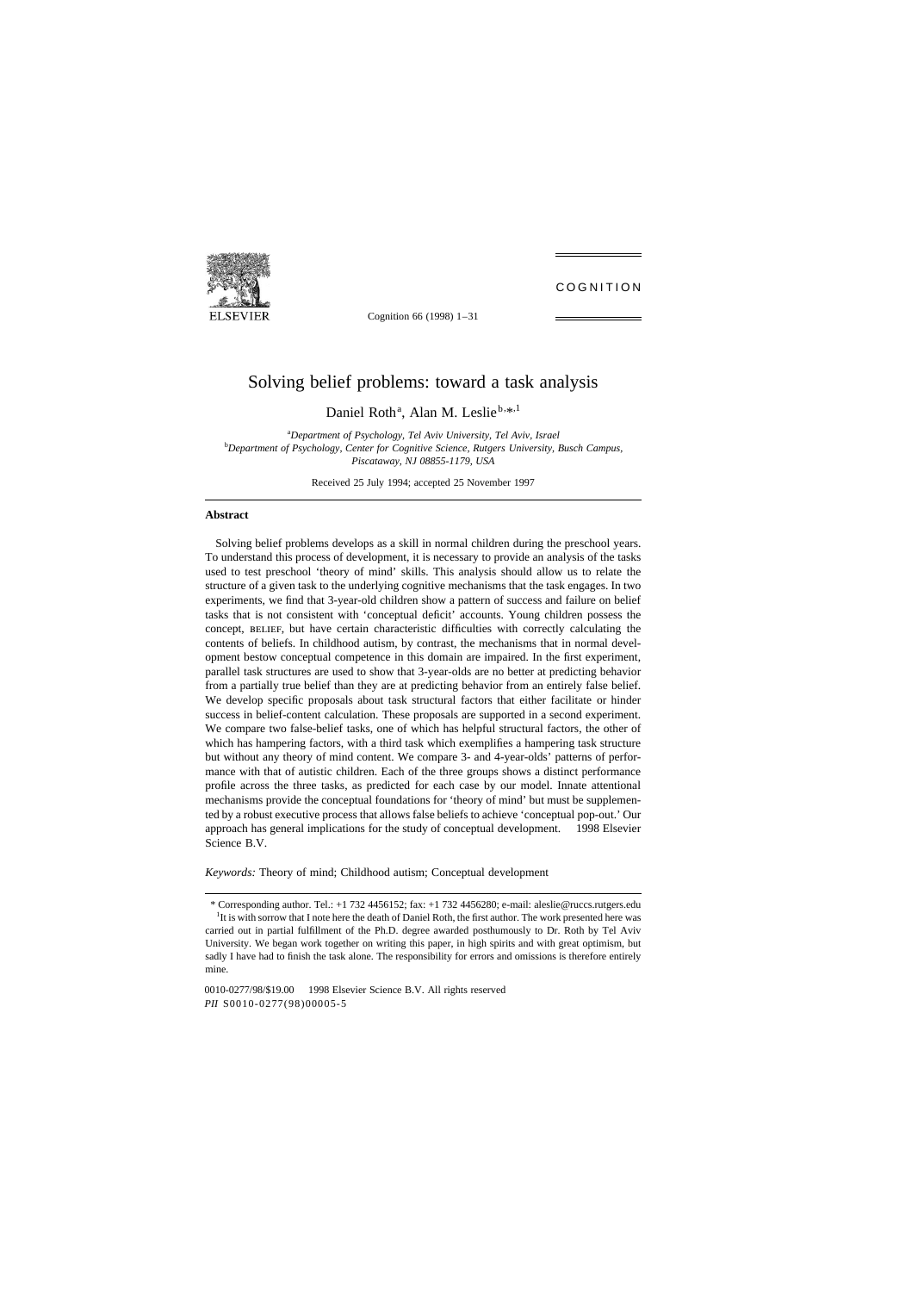#### **1. Introduction**

The discovery of the false-belief problem (Wimmer and Perner, 1983; Baron-Cohen et al., 1985) has turned out to be a landmark in the study of commonsense 'theory of mind'. In a standard task<sup>2</sup>, Sally puts an object into a basket and then departs. While she is away, Ann removes the object from the basket and places it in a box. The child is then asked either to predict Sally's behavior on her return ('where will Sally look for the object?') or is asked directly about Sally's belief ('where does Sally think the object is?'). In either case, the results are the same. From around the fourth birthday onwards, most normal children can infer that Sally will still believe the object to be where she herself had put it, while younger children fail to infer the content of Sally's belief correctly. Most autistic children, even if they have mental ages well in excess of 4 years, fail this task, while more severely retarded children (e.g. Down's syndrome) can solve the problem with ease. Since the publication of these seminal findings, the patterns of normal and abnormal development they revealed have attracted a great deal of interest (e.g. Astington et al., 1988; Butterworth et al., 1991; Whiten, 1991; Baron-Cohen et al., 1993).

However, a decade later there has been little progress in answering the key questions these discoveries raise. Many current views assume that the young child uses general intelligence to discover a succession of 'theories' concerning mental states, apparently much as a mature scientist might (Gopnik and Meltzoff, 1997). To date, 'theory-theories' have been content simply to describe what the child does or does not know at different ages without attempting to say how any particular concept is discovered or how any particular problem is solved.

How is the concept, BELIEF, acquired? How are false-belief problems solved? The challenge to traditional theories of concept acquisition is great indeed because theory of mind concepts are deeply and ineluctably abstract. It may be that an account relying upon general induction will yet be forthcoming. But we doubt it. In the meantime, we are prepared, concept by concept, to explore the possibility that a given abstract concept might be innate, and if so, how it could be so. In the process, we hope to learn about the general nature of concepts, however the possibilities turn out.

In trying to understand the results with which we started, there is limited usefulness in simply *describing* 'what the child knows' or does not 'know' at different ages or in different clinical groups. Although precisely this sort of aim is commonplace in developmental psychology, it assumes that 'the child' can be treated as a unitary entity and that 'knowing' can be treated as a unitary property of that entity. But cognitively speaking, neither 'the child' nor 'knowing' is indivisible. Uncovering underlying cognitive architecture, the various processing mechanisms and representational systems that both produce and undergo development, is, we believe, critical for understanding conceptual development and its abnormalities (Leslie and Roth, 1993).

<sup>&</sup>lt;sup>2</sup>Throughout, we shall use the term 'standard' descriptively to denote tasks that 4-year-olds typically pass and 3-year-olds typically fail. We do not imply that standard tasks are somehow more important than non-standard tasks.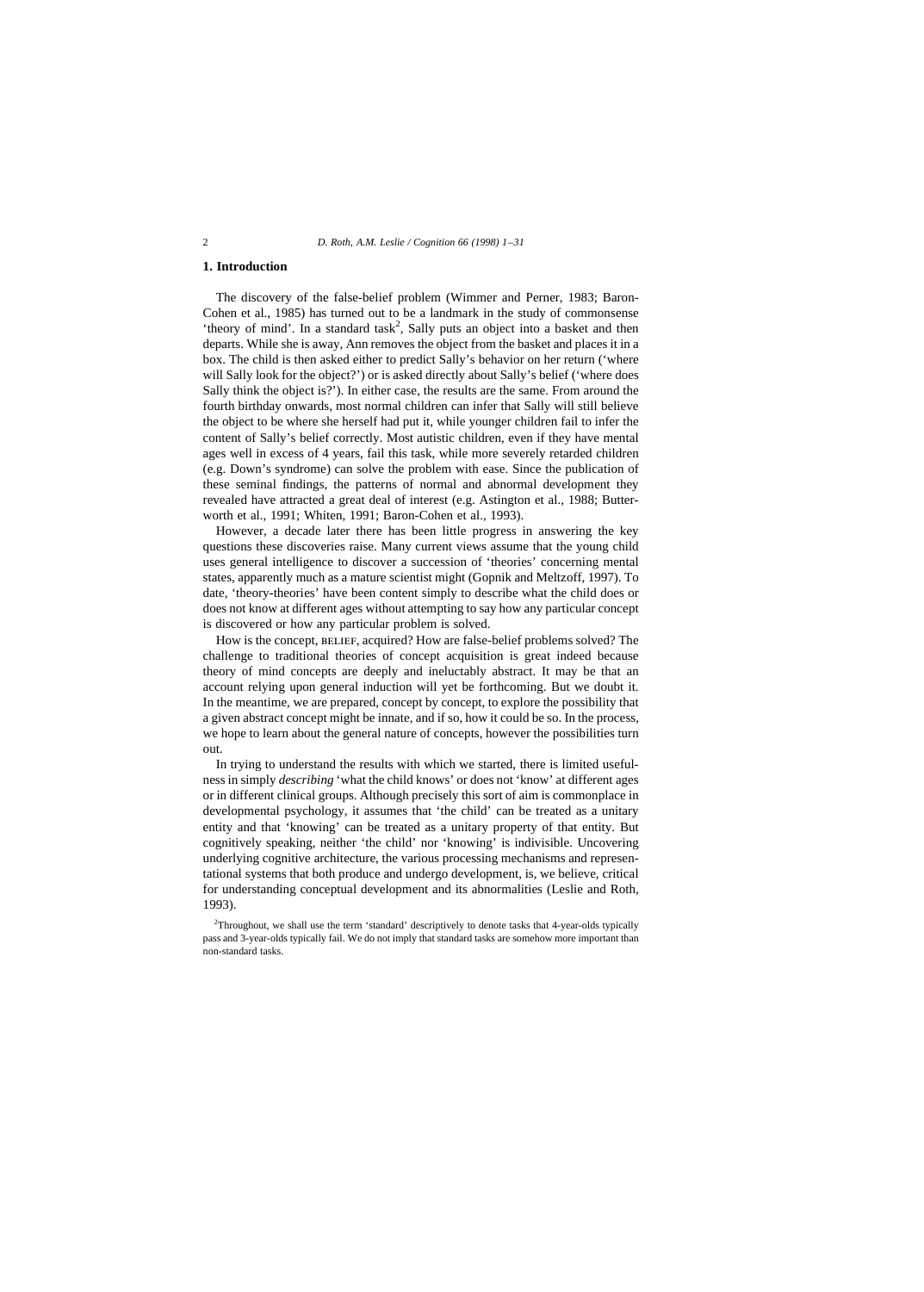Though admittedly still sketchy, the best specified model of underlying processing mechanisms in this domain is the ToMM theory proposed and developed by Leslie and colleagues (e.g. Baron-Cohen et al., 1985; Leslie, 1987, 1988a,b, 1991, 1992, 1994a,b; Frith, 1989; Baron-Cohen, 1990, 1995; Leslie and Frith, 1990; Frith et al., 1991; Roth and Leslie, 1991; Charman and Baron-Cohen, 1992; Leslie and Thaiss, 1992; Leslie and Roth, 1993; Happé, 1995; Leslie and German, 1995;). The ToMM theory brings both normal and abnormal patterns of development within a single neuropsychological explanatory framework. This allows us to formulate more powerful empirical methods than is possible if one studies normal and abnormal patterns in isolation or if one treats abnormalities as having a purely clinical interest. The ToMM theory also allows us to draw a principled distinction in this domain between competence and performance. The specific conceptual competence required for understanding a false-belief problem is associated with the system of (meta)representation ToMM makes available. The performance requirements for successfully solving false-belief problems – for successfully calculating the contents of false beliefs – are not entirely satisfied by ToMM. We have hypothesized that certain critical performance demands are not specific to false-belief problems but are demands made more generally (Leslie and Thaiss, 1992; Leslie and Roth, 1993). These more general demands are modeled within our framework by a distinct but related mechanism. We have dubbed this mechanism the 'selection processor' (SP). Leslie and Polizzi (in press) offer some detail on how SP co-operates with ToMM to solve false-belief problems.

The ToMM-SP framework illustrates how a highly specialized and a less specialized mechanism might work together to produce cognitive development. The less specialized mechanism leverages the limited but crucial powers of the more specialized mechanism into a system with greater scope.

#### *1.1. Competence*

On the competence side, according to the ToMM theory, the child is endowed with a set of basic attitude concepts, such as, BELIEVING, DESIRING and PRETENDING. These concepts form the core domain-specific basis for acquiring a theory of mind and are deployed within a specialized kind of data structure called the 'metarepresentation' or 'M-representation' (Leslie, 1987; Leslie and Thaiss, 1992; Leslie and Roth, 1993). The role of ToMM and the metarepresentation might be understood by analogy with a functionally specialized component of the visual system that, say, employed a basic vocabulary of shapes within a representational mechanism that could learn to recognize visual objects. Another, again partial, analogy is provided by language acquisition mechanisms that deploy universal grammatical representations to learn a natural language – mechanisms that have been dubbed the 'language instinct' (Pinker, 1994). Likewise, we might dub ToMM the 'theory of mind instinct'.

Within the M-representational data structure, attitudes are represented by threeplace relational terms which we call 'informational relations.' The three argument slots of the relation specify, respectively, an 'agent', an informational 'content'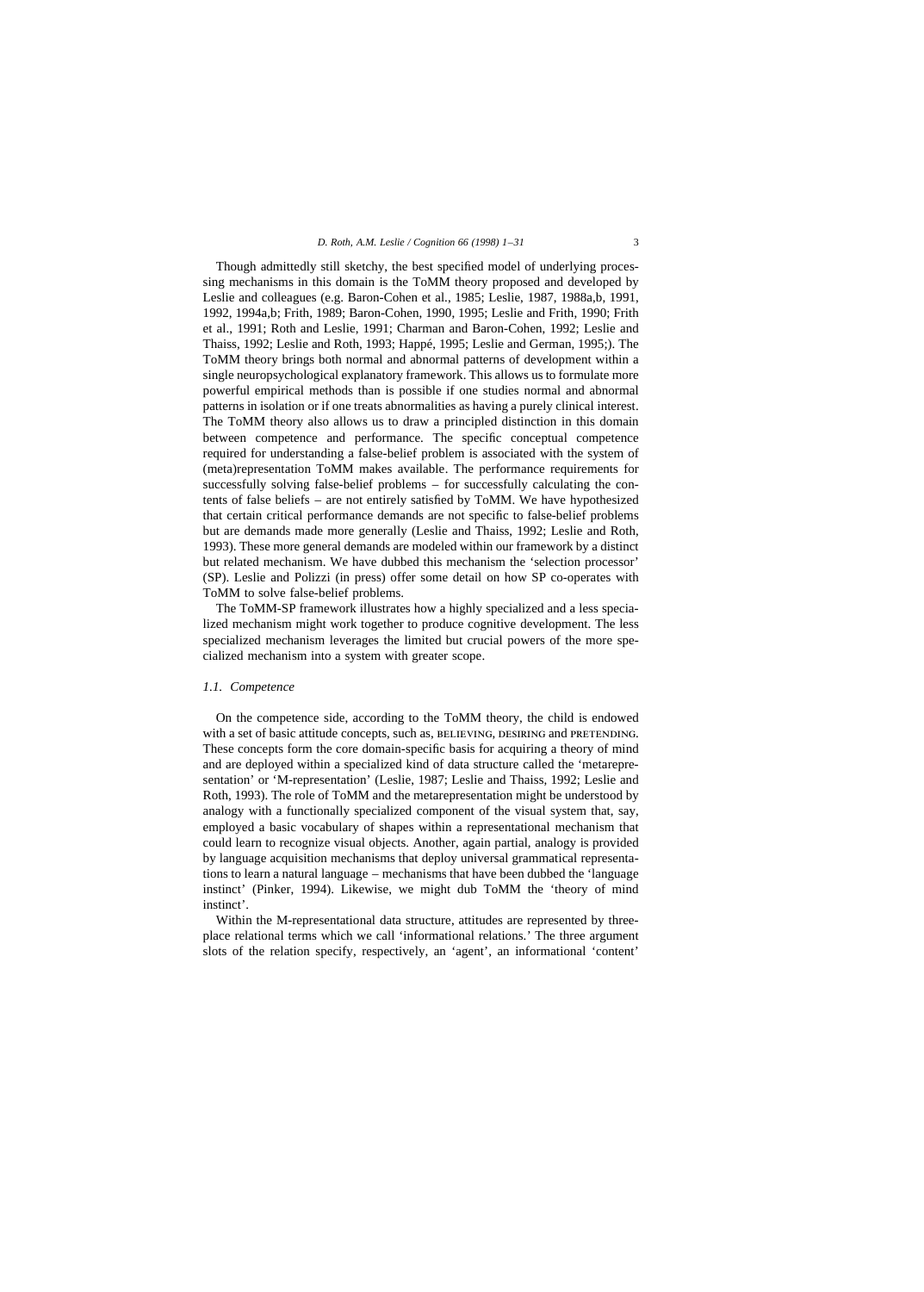(using a 'decoupled' representation), and an 'anchor' or aspect of the real world. For example: mother BELIEVES/DESIRES/PRETENDS (that) 'it is in the basket' (is true of) the marble.

In the above example, the agent (mother) is represented as holding one of the attitudes (believing, desiring, or pretending) toward the truth of the content ('it is in the basket') in regard to some particular marble. According to the model, ToMM has the job of providing such agent-centered interpretations of behavior and carries out this job by constructing M-representations.

# *1.2. Performance and conceptual 'pop-out'*

Performance factors are often considered less important than competence. In part this reflects the context in which the distinction was introduced into cognitive science by Chomsky (1965). Accurately determining the nature of competence, often entails stripping away performance factors that obscure the underlying competence.

However, performance factors are not always 'nuisance' factors; indeed, in many theoretical contexts, their importance is fundamental. For example, in a visual texture with multiple homogenous elements, e.g. red crosses, a single element that differs from the rest in a single feature, e.g. a green cross, will be noticed immediately and without effort – it will 'pop-out' (Treisman and Gelade, 1980; Treisman, 1988; Julesz, 1991). However, if the background texture consists of conjunctions of texture elements, e.g. red crosses and green circles, and the oddone-out element differs only in its conjunction, e.g. a red circle, then it will not be noticed immediately. To spot this element will require 'scrutiny' (Julesz, 1994) – effortful and serial attention to each of the elements of the array. The difference between pop out and scrutiny no doubt illustrates a 'performance factor' with respect to the basic competence to discriminate texture gradients. But this factor marks a major architectural distinction with great theoretical import – the distinction between early, pre-attentive, bottom up, parallel visual processing and late, attentive, serial, top down visual processing.

Our point is to suggest that understanding performance factors in conceptual development can in itself be theoretically important. In fact, the example above of perceptual pop-out might suggest a way of thinking about the development that occurs in regard to false-belief problems between ages 3 and 4 years. For the 4-yearold, a person's false belief 'pops out,' even in a standard task. For the 3-year-old, false beliefs rarely pop-out and, whenever they can be recognized, it is only through an effortful scrutiny in helpful circumstances. Given that learning about false beliefs (and allied matters such as surprise, lying, double bluff, and so forth) must remain hard so long as scrutiny is required, it is important to ask, what change in the cognitive system allows conceptual pop-out for false beliefs?

Roth (1993) (see also Leslie and Thaiss, 1992; Leslie and Roth, 1993; Leslie, 1994a) suggested that ToMM has limited powers because of its modular nature. These limits show up in tasks in which the correct solution requires the child to disregard salient information (e.g. current reality) and resist the default belief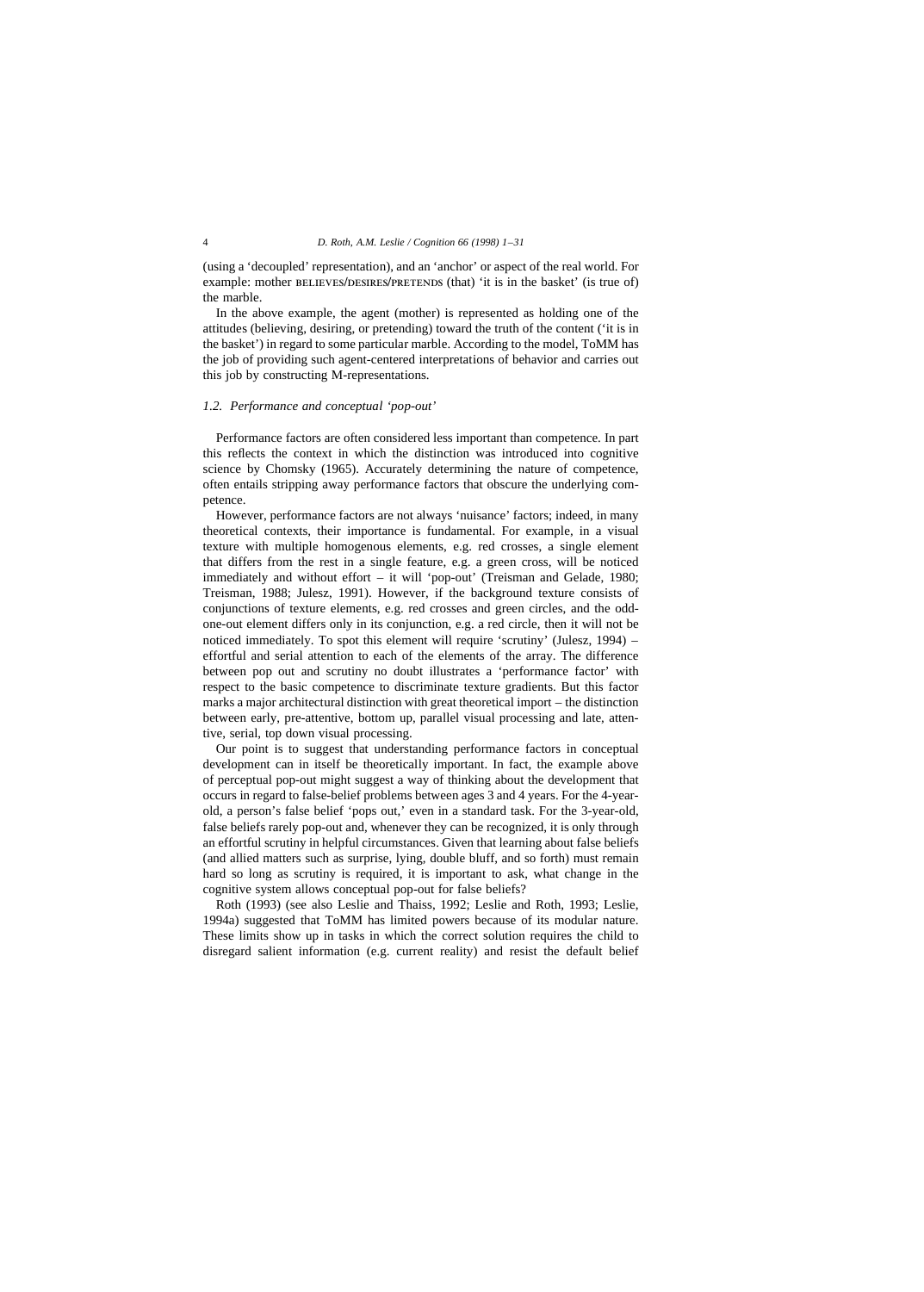

Fig. 1. The ToMM-SP model of normal and abnormal development (after Leslie and Thaiss, 1992). Fouryear-olds have an intact ToMM and a well-functioning SP and can solve all the tasks shown. Three-yearolds have an intact ToMM but a poorly functioning SP which restricts some of their task performances. Autistic children show a third pattern in which SP but not ToMM functions well. This gives rise to their characteristic 'theory of mind' impairment.

assumption (viz. that belief contents are true). Some false-belief tasks, such as the Sally and Ann scenario, make such demands. To infer the correct content for Sally's belief, the child must resist the temptation to select the currently baited box in favor of the empty basket as the location for the marble in Sally's belief. The need to resist a potent response and the spatial reversal of the position of the object in Sally's belief are reminiscent of Diamond's analysis of the  $\overline{AB}$  error in infants (Diamond, 1988; cf. Butterworth, 1993). The suggestion is that ToMM requires the help of an 'executive' process to solve certain false-belief problems. We dub this co-operating mechanism the 'selection processor' (SP) and portray its relationship with ToMM in Fig. 1.

Others (notably Russell et al., 1991) have suggested a role for executive processing in theory of mind tasks. We have two major points of disagreement with Russell. We do not believe that executive functioning is the source of the theory of mind impairment in autism; we have discussed this at length in Leslie and Roth (1993). The second difference concerns what creates the salience-related difficulty for 3-year-olds. Russell hypothesizes that, 'physical knowledge is more salient than mental knowledge (for 3-year-olds) so that... where the two are in competition the former wins out' (Russell et al., 1991; see also Saltmarsh et al., 1995; for a similar view). The SP hypothesis does not locate the competition as between physical and mental state knowledge but between two possible belief contents, one of which represents physical reality, the other not. Despite these disagreements, we do feel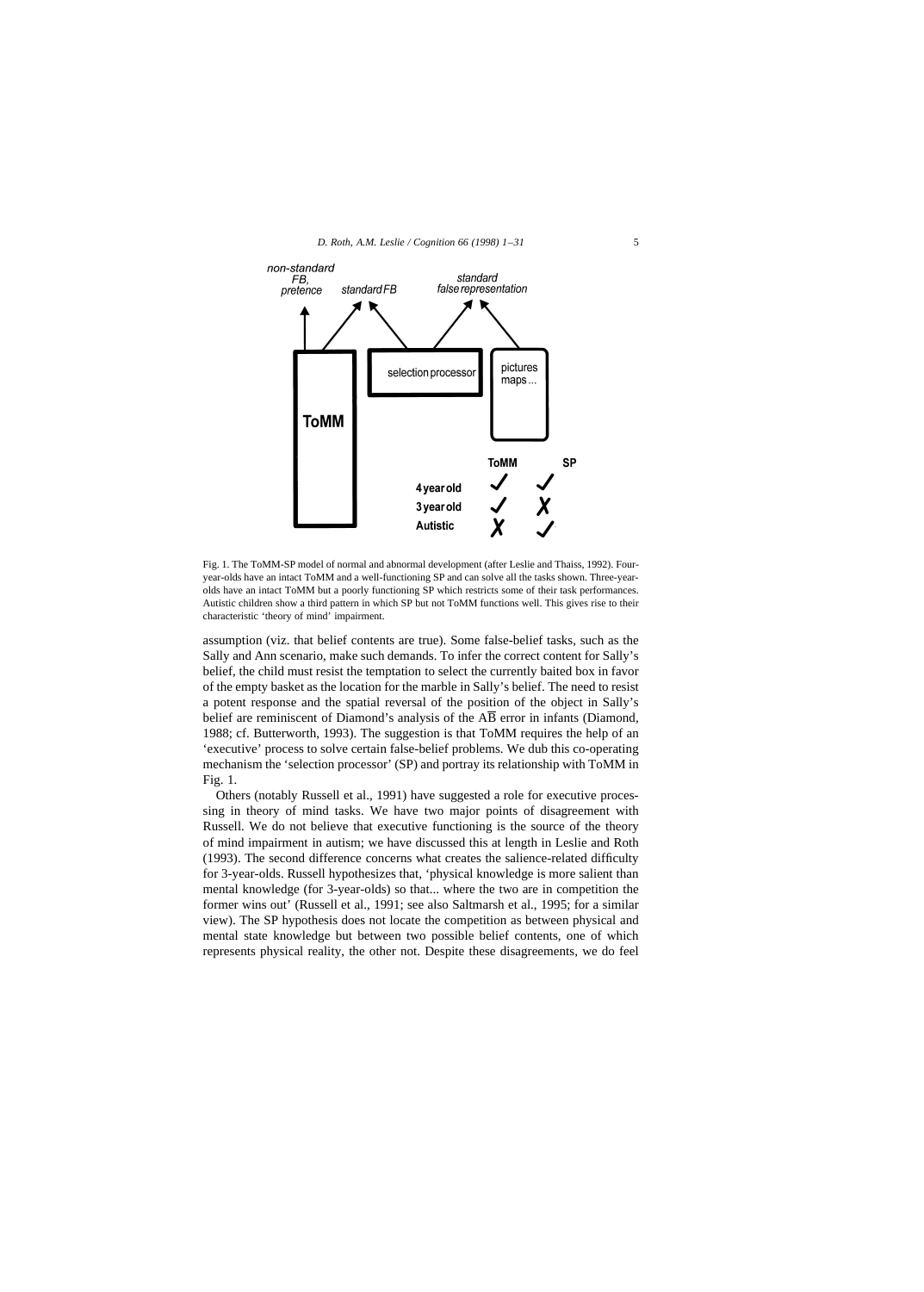the need, along with Russell, for 'an explanatory cognitive theory of how the acquisition described by the 'theory of mind theory' proceeds' (Russell et al., 1991).

The SP allows the child to select the correct belief content in a false-belief task and to resist the default assumption that belief contents are true. In this view, solving standard false-belief tasks requires the co-operation of ToMM and SP; thus the child needs to have both components well developed. One reason to suppose that SP is a general mechanism is evidence from other tasks that have a similar problem structure to that of standard false-belief tasks. For example, the out-of-date photograph tasks of Zaitchik (1990) are highly similar to false-belief tasks in their task structure, and 3-year-olds also fail these tasks. In our model (Fig. 1), solving these other tasks also requires the availability of SP (but not of ToMM) together with knowledge  $\overline{\text{concerning}}$  photographs<sup>3</sup>.

According to the ToMM-SP model, the problems 3-year-olds have with standard false-belief tasks (and with 'standard' false photographs tasks) reflect performance limitations associated with SP. These limitations lead 3-year-olds to miscalculate the content of beliefs when the content is false. By contrast, autistic children's failure on false-belief tasks reflects competence limitations stemming from an impaired ToMM rather than performance limitations associated with SP. In this regard 3-year-old normal children and older autistic children are mirror-images of each other (Leslie and Thaiss, 1992; Leslie and Roth, 1993). These aspects of the model are supported:

- 1. by evidence that autistic children perform near ceiling on false photographs, drawings and maps tasks while failing standard false-belief tasks (Leekam and Perner, 1991; Charman and Baron-Cohen, 1992, 1995; Leslie and Thaiss, 1992), despite the fact that the false-belief tasks and photographs tasks share the same general problem solving structure; and
- 2. by evidence that 3-year-old children tend to fail both standard false-belief and photographs tasks (Zaitchik, 1990) while passing other false-belief problems that do not share the critical features of problem solving structure that stress SP (e.g. Wellman and Bartsch, 1988; Mitchell and Lacohée, 1991; Roth and Leslie, 1991; Zaitchik, 1991; see discussion in Leslie and Thaiss, 1992; Freeman and Lacohée, 1995; Saltmarsh et al., 1995; and see Section 1.3).

## *1.3. A competing view*

An alternative view has been argued for by Perner (1988,1991), (see also Flavell, 1988; Zaitchik, 1990; Wellman, 1990; Gopnik, 1993; for related views). According to Perner, the child lacks the concept BELIEF until 4 years of age. The younger child's

<sup>&</sup>lt;sup>3</sup>Another quite different possibility is that selection processing is done by ToMM 'on-board'. Then other structurally similar tasks that demand it may have selection processing supplied by different dedicated circuitry. Let us suppose that prefrontal cortex supplies all of the distinct SP-performing circuits. If prefrontal cortex has a single maturational rate, then this will be enough to give rise to *cognitively coincidental* developmental timing in success among the different tasks. This will mimic a single general SP. Our minds remain open to such possibilities.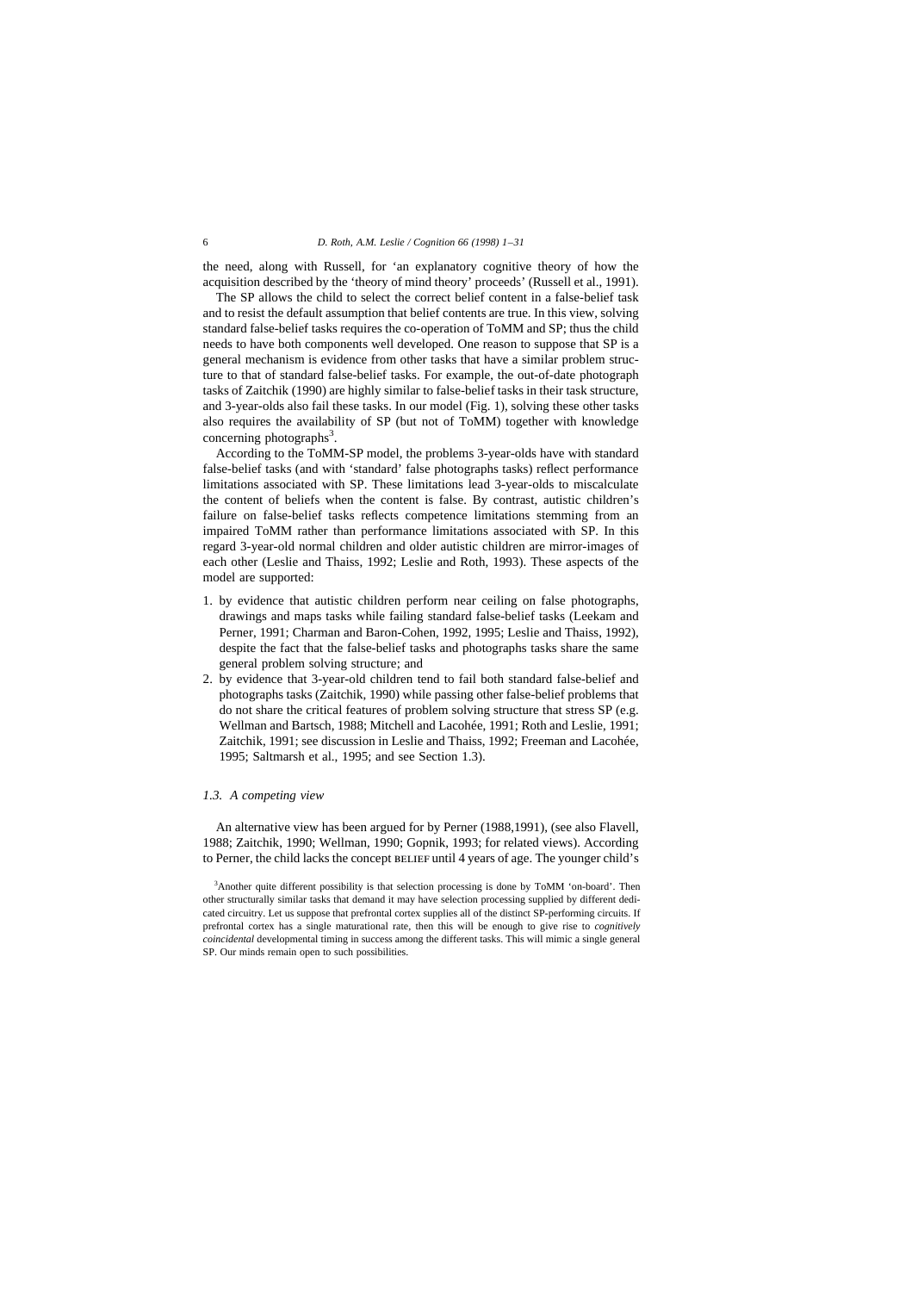failure on false-belief tasks is seen as the result of an inappropriate 'theory of representation'. Children must first develop an adequate 'theory of representation' and then apply this theory to their early understanding of mental states, specifically, beliefs. Prior to this, the child is unable to conceptualize *mis*representation and is thus unable to conceive of a belief that is false. The critical piece of evidence supporting this view is taken to be young children's failure on standard false-belief tasks.

Elsewhere (Leslie and Thaiss, 1992; Leslie et al., 1993; Leslie and Roth, 1993; Leslie, 1994a), we have criticized the representational theory of mind (RTM) view, arguing that its crucial assumptions are implausible and lack empirical support. What evidence is there that the 4-year-old employs anything other than propositional attitude (PA) concepts in understanding false belief, viz., a concept of representation? Given that false-belief tasks can be solved using *only* the PA notion, BELIEVING (that), success on false-belief tasks cannot itself support the further assumption that the child has a representational theory of what PA's are. What would relevant evidence look like? The critical difference between mental states as representations and mental states as propositional attitudes lies in how the states are individuated. As PA's, mental states are individuated solely by content; as representations, beliefs are individuated by *both* form *and* content. Because false-belief tasks require only that the beliefs involved be individuated by content (and not by form), performance on these tasks does not choose between the two views.

Far from there being any evidence that preschoolers distinguish beliefs with identical contents but different forms, there is no compelling evidence that preschoolers conceive of beliefs as having any particular form at all. As Leslie and Thaiss (1992) show, belief-as-picture-in-the-head – the most plausible preschool version of RTM – can be ruled out empirically. It is easy to see why belief-aspicture-in-the-head is not the natural design for preschool 'theory of mind.' Given that two people, Mary and John, might have in mind exactly the same 'representation' (e.g. an image of it raining outside), how is the child to understand that? Mary might PRETEND it was raining while John BELIEVED it. This difference between Mary and John is critical for predicting their behavior. Yet the difference between them cannot be understood in terms of a difference in the representations Mary and John have in mind because it is the same representation in both cases (the image of it raining). Instead, the difference between Mary and John resides in the different attitude – pretending versus believing – that each takes toward the truth of what their 'representations' mean. Thus, even if the 4-year-old did conceptualize belief as representation, she must still employ the attitude concept, BELIEVES, in order to understand which mental state is involved and therefore what the impact on behavior will be. It is the PA concept that does all the work; it is therefore the concept believes rather than mental picture that the child needs to understand. Leslie (1994a) develops these points further.

More recently, in light of such arguments, Perner (1995) has retreated from his original general version of understanding representation. Rather than the child having to master a *general* theory of representation, Perner (1995) now requires the child to employ a theory of representation that is specific to understanding beliefs. In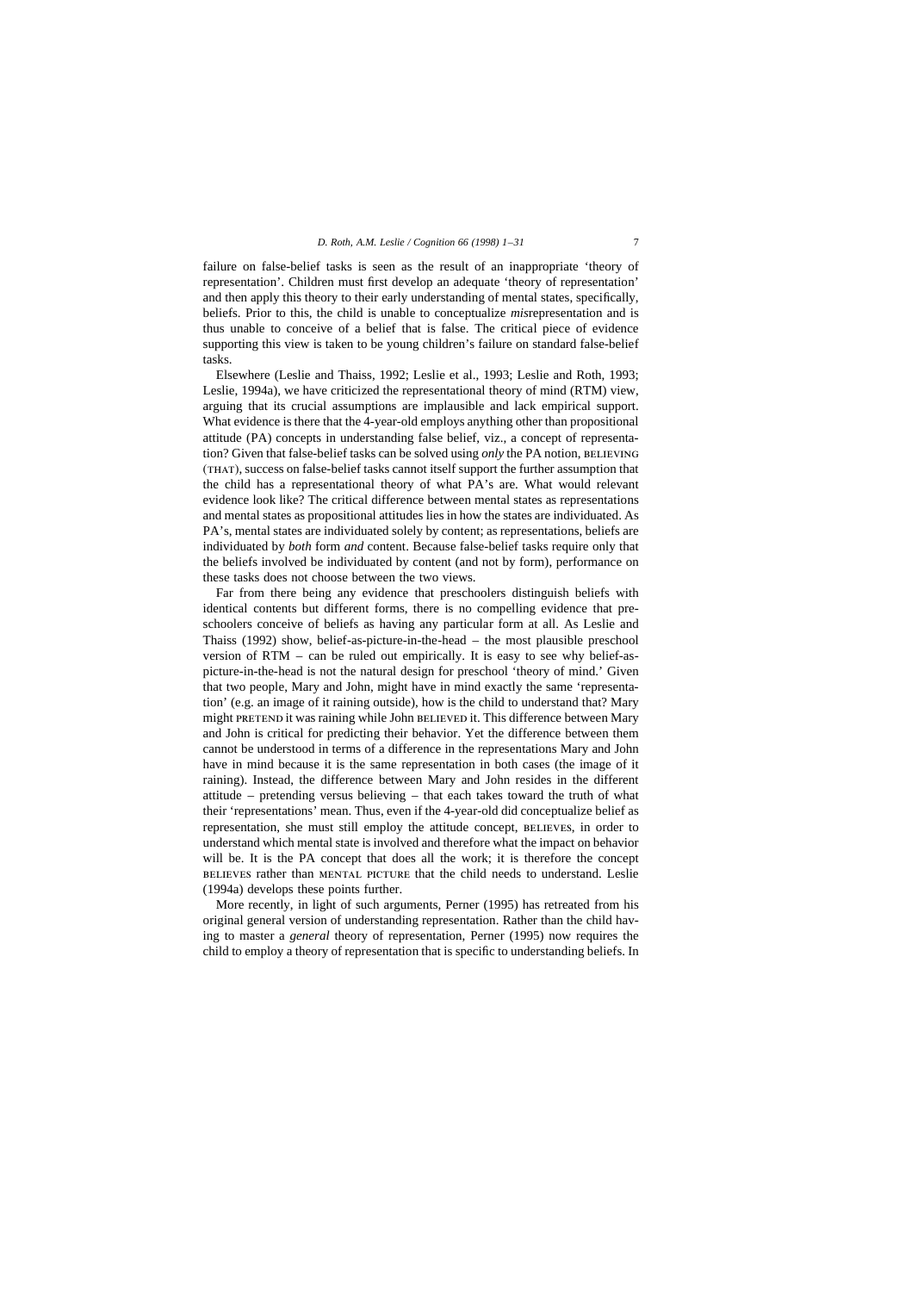characterizing this theory, Perner draws upon Fodor's explication of the theoretical foundations of cognitive science. Fodor (1976, 1981) argues that a propositional attitude, such as the *belief that p*, can be understood as a *computational* relation between an organism and a mental representation expressing the proposition *p*. Fodor's account is intended as a scientific account of what propositional attitudes really are, much as a physicist might give an account of what physical objects really are by citing the atomic theory of matter. Nevertheless, Perner borrows the account and attributes knowledge of it to the child – with one modification: instead of the child conceptualizing the notion COMPUTATIONAL RELATION, Perner claims that the preschooler uses the concept semantically evaluates. According to Perner (1995), the child understands the metarepresentation, *John believes that p*, (in the case that *p* is false) by constructing the meta-metarepresentation, *John semantically evaluates a mental representation expressing the proposition that p*.

In order to discover and apply the above version of RTM, the child must acquire the following concepts: semantic, evaluates, mental, representation, expresses, and proposition. None of these concepts is obviously less abstract or less obscure than the concept BELIEVES and it is certainly puzzling how the child might acquire these six notions or indeed any of them. But even if the child *did* discover this complex theory, it would still not provide the child with a concept of belief. Fodor's original formulation is designed to apply equally to all PA's; likewise, Perner's 'meta-metarepresentation' will tell the child only about propositional attitudes *in general*, applying to desires and pretends equally as it applies to beliefs. It will even apply just as well to 'preliefs', the undifferentiated pretend-belief states that Perner et al. (1994) claim 3-year-olds attribute to others. What it will not do is tell the child specifically what a 'belief' is, as opposed to these other, and earlier developing, notions.

# *1.4. Three-year-old's difficulty with false belief: competence or performance?*

Perner's latest RTM theory is unnecessarily complex, yet still does not account for the specifics of the belief concept. However, there still remains the important question of how to understand the difference between 3- and 4-year-old performance on false-belief problems.

In some versions of the conceptual deficit view (e.g. Flavell, 1988; Wellman, 1990; Gopnik and Wellman, 1995), the *falseness* of the belief plays the critical role in creating difficulty for the child. In the case of understanding a true belief, the belief is a 'copy' of reality and there is no need for understanding misrepresentation. Likewise, a case in which an agent knows something true about a situation but does not know the whole truth (partial ignorance) will be easier to understand because this does not require representing a misrepresentation but simply the lack of 'connection' between an agent and one aspect of the situation.

In Perner's view of the conceptual deficit, the 3-year-old's lack of a representational theory of belief rules out an understanding of misrepresentation but also impacts the child's understanding of knowledge (true belief). With regard to true belief, the 3-year-old child is a 'situation theorist', that is, he conceives of people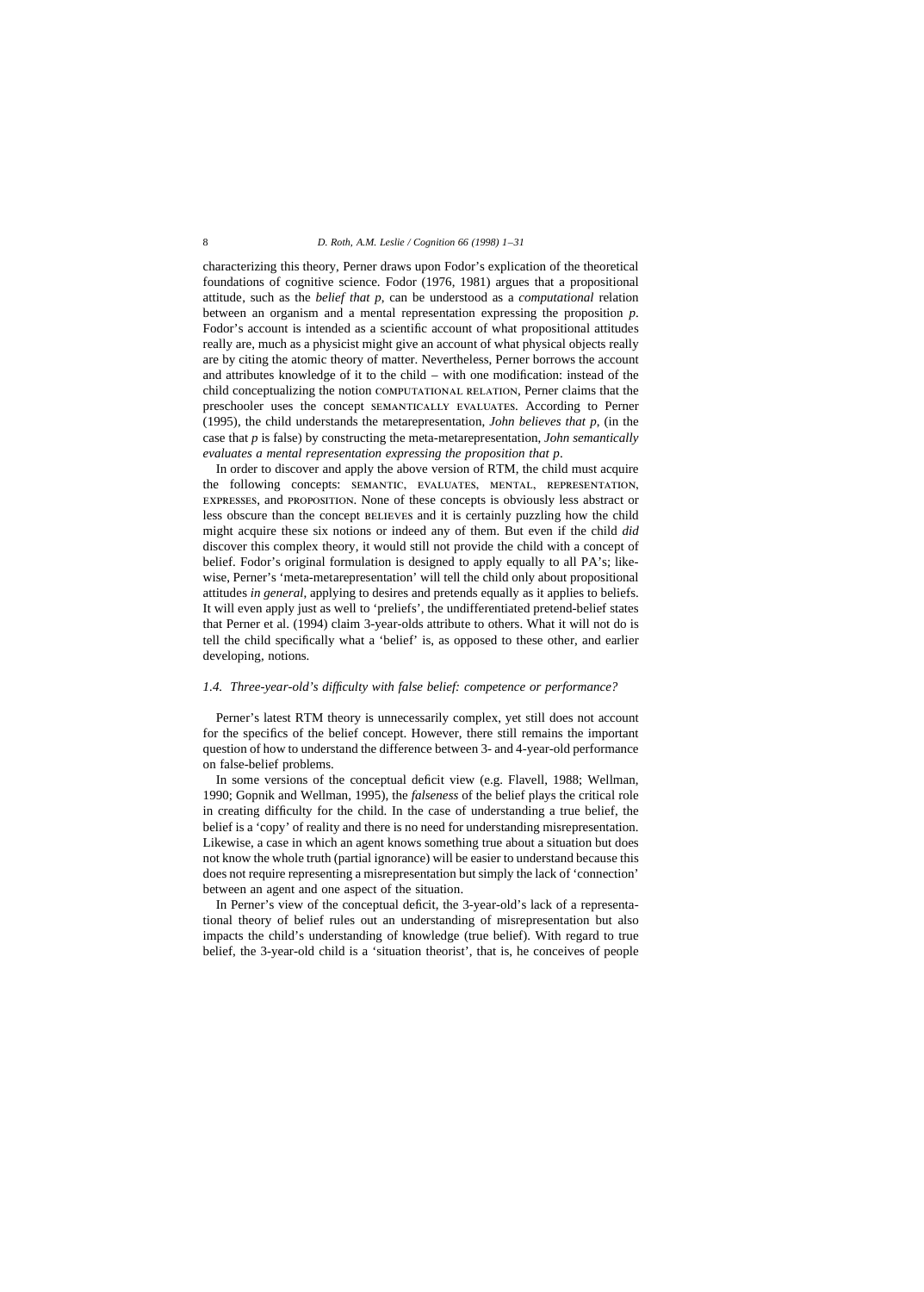having relations to situations (rather than representations of situations). Thus, one person can desire one situation, while another desires a second situation. Although Perner (1991) is less explicit about this, presumably the situation theorist 3-year-old can conceive of knowledge in a similar way: as a 'mentalistic' relation between a person and a situation. This would allow the 3-year-old to grasp that, in a case of partial ignorance, a person can be related to one situation (object 1 in *x*) but not related to another situation (object 2 in *y*), if for example, the person saw object 1 in *x* but not object 2 in *y*. And indeed, Perner argues that '3-year-old children know something about the fact that knowledge and perceptual activities, especially seeing, go together' (Perner, 1991). However, for the 3-year-old the relation between *seeing* and *knowing* is merely a 'rule' in a theory of behavior. The young child does not appreciate 'the real importance of informational access'. For this reason, informational access as a determinant of a person's knowledge is often less salient to 3-yearolds than, for example, the person's age. However, given their ability to grasp mentalistic relations to different situations and their 'see-know' behavioral rule, and provided that informational access can be made sufficiently salient, Perner should expect better success among 3-year-olds on partial ignorance tasks than on false-belief tasks (see also Hogrefe et al., 1986; Pratt and Bryant, 1990).

The ToMM-SP theory takes a subtly different view. It does not claim that partial true-belief situations are *inherently* easier for the child to deal with than false beliefs. Instead, it depends on how easy it is for the child to accurately calculate belief content. This in turn depends upon the details of the task structure in relation to stressing SP (and, of course, on the strength of SP and the nature of its cooperation with ToMM). If a given partial true-belief task stresses SP to a degree equal to the stress produced by a given false-belief task, then the 3-year-old should perform just as well or just as badly on both.

Both sets of views can agree that it is an easier problem simply to register the fact that a character does or does not know something than it is to attribute a specific belief. Where the theories differ is in the account each gives of what makes this easier. The RTM view says that it is because understanding that someone does or does not know something does not require a 'theory of representation,' just a grasp of whether an agent is or is not 'connected' to a situation. For the ToMM-SP model, difficulty is determined by the difficulty of calculating belief contents. The easiest content to 'calculate' is to assume that someone knows everything you do. The next easiest content to calculate is a minimally specified content, such as 'he knows something about this/nothing about this'. Under many circumstances, such minimally specified content will allow only a gross prediction of behavior. But the more specific the content that has to be specified to allow more accurate prediction of behavior, the more calculation difficulty will increase, other things being equal.

We tested between the above theories by using a scenario first developed by Leslie and Frith (1988) in a study of autistic children. Leslie and Frith produced a partial true-belief task by adapting their 'Sally and Ann' false-belief scenario (Baron-Cohen et al., 1985). The two tasks were minimally different. In the falsebelief task, a live actor hid an object in location A. The actor then left the room. With the actor gone, the experimenter moved the object to location B. The child was then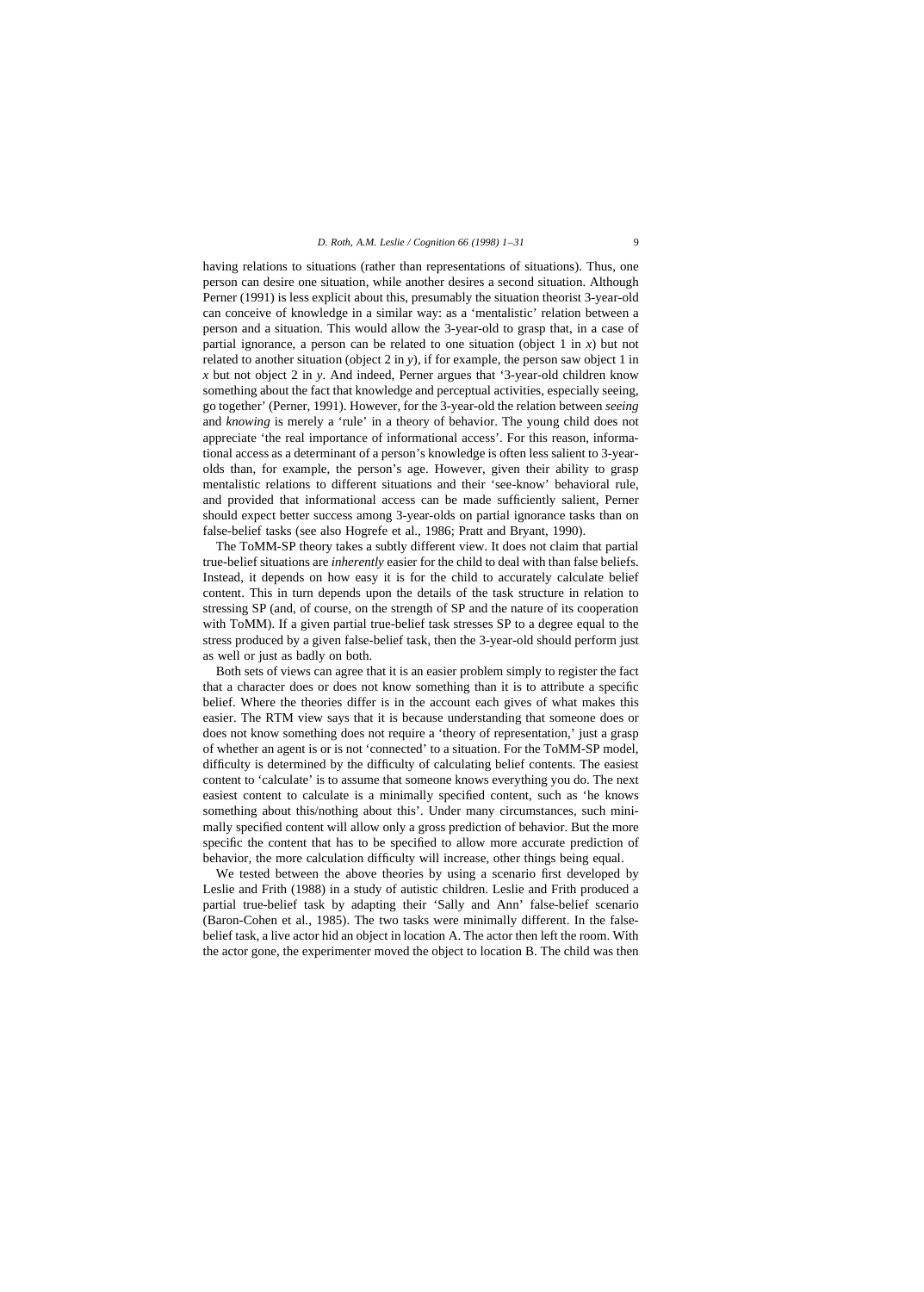asked to predict where the actor would look for the object upon returning. In the partial true-belief task, the actor watches while the experimenter hides an object under location A, and then leaves the room. With the actor gone, the experimenter produces another object identical to the first. This is then hidden in location B. The child is asked to predict where the actor will look for an object upon returning.

In both the above tasks, we can ask the child if the actor *knows* there is an object in location B. As noted above, both theories predict that this question will be relatively easy for young children. On the prediction of behavior question the ToMM-SP model says that there will be little or no difference between the partial true-belief scenario and the false-belief scenario. It will not be easier for the children to correctly predict an actor's behavior when two objects simultaneously occupy two locations, but only one location is known about, as compared with the case where a single object occupies two locations sequentially but is seen in only one of them. Both cases pose 'selection' difficulties. The RTM model, however, predicts it will be easier to predict behavior on the basis of a belief which is true plus a 'does not know about location B', because neither requires understanding misrepresentation.

We examined a (partial) true-belief task structure that closely parallels the structure of a standard false-belief task. Because Leslie and Frith (1988) did not test normal children, we re-ran the Leslie and Frith study using three age groups of 3 year-olds. This allowed us to gauge whether children pass behavior prediction in partial true-belief scenarios before they pass in a task-equated false-belief scenario.

## **2. Experiment 1**

#### *2.1. Method*

## *2.1.1. Subjects*

Forty-seven 3-year-olds in three age groups were tested. In the 'younger' age group there were 16 children aged between 3 years and 3 years 4 months (mean age 3 years 2 months). In the 'middle' age group there were 16 children aged between 3 years 5 months and 3 years 8 months (mean age 3 years 6 months). In the 'older' age group there were 15 children aged between 3 years 9 months and 4 years (mean age 3 years 10 months). In addition to these a further 14 children were seen but were rejected, in approximately equal numbers from each group, for failing control questions or because they were uncooperative and did not complete the study.

## *2.1.2. Procedure*

Three tasks were carried out in the following fixed order: line of sight task, partial true-belief task, and false-belief task. We used this order so that our results could be compared with those of Leslie and Frith (1988). We dropped Leslie and Frith's 'memory for position' task since we thought it served little purpose with normal children and in any case memory for position was tested by control questions in the last two tasks. Different materials were used in different tasks to minimize interference.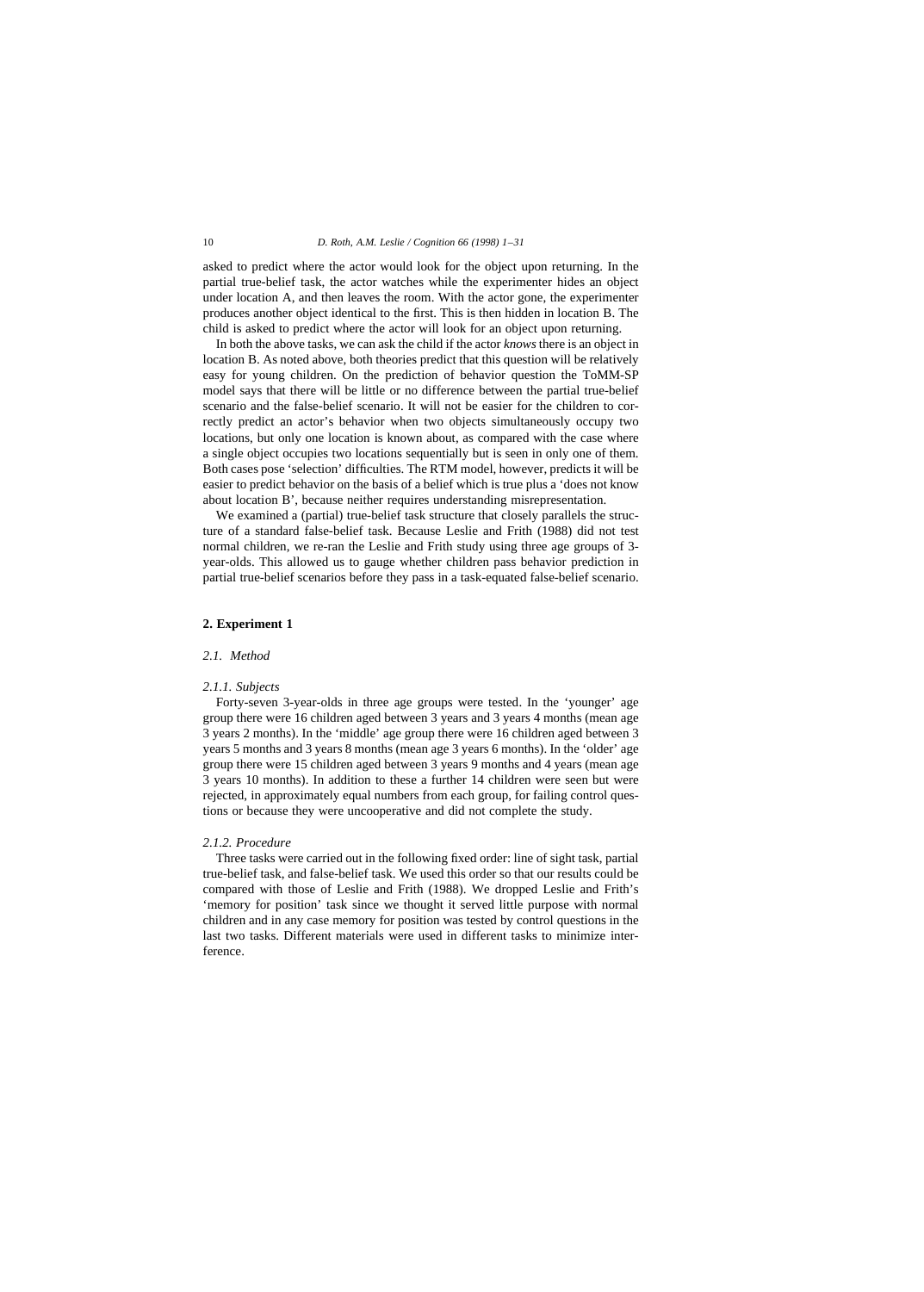*2.1.2.1. Line of sight task.* The child was introduced to a doll and a screen. The screen was placed perpendicular to the child and experimenter. The doll could be placed on either side of the screen, always visible to the child. A plastic counter was introduced and placed on one side of the board. The child was then asked if the doll could see the counter. Depending upon the relative positions of the doll and counter the correct answer was either yes or no. Five trials were given varying the correctness of the yes or no answer. If a child failed on any trial a further three trials were given, making a maximum of eight.

*2.1.2.2. Partial true-belief task.* Three distinctive colored paper hats to be used as hiding places were introduced to the child. An actor then walked past the open door to the room, apparently fortuitously, and was recruited to help in 'our game.' The door was closed and the experimenter produced a coin and asked the child to name it. Whatever name the child gave it was then used to refer to the coin throughout. The experimenter then proceeded to hide the coin slowly and deliberately under one of the hats. The experimenter asked the child and the actor in turn, 'Can you see me hiding this (coin) under here?' The actor made a point of agreeing that she could. Having completed the hiding, ensuring the child attended both to the place of hiding and to the fact that the actor could see this, the experimenter then asked the actor to leave the room. While the actor was outside with the door closed again, the experimenter drew the child's attention to the fact that the actor was no longer in the room and could not see what they were doing. The experimenter produced another identical coin and showed this to the child saying, 'Look, I have another (coin).' This was then given to the child with the request, 'Can you put this somewhere different?' (control question 1). All children successfully chose a hiding place different from the previous place, indirectly demonstrating memory for the original location. The child was then asked, 'Where did (the actor) see me hide a (coin)?' (control question 2). The response here had to be correct or else the task was repeated. A second failure on a control question led to the child being rejected. After the child's correct response, the experimenter pointed to the place where the child had hidden the second coin and asked, 'Does (the actor) know that there is a (coin) under here?' (Know question). Finally, the child was asked, 'When (the actor) comes back in, where will she look for a coin?' (Prediction question). Here the child could point to any or all of the three locations. Pointing to the location, and only that location, where the actor had seen the coin being hidden was considered correct.

*2.1.2.3. False belief.* The three hats were removed and replaced by a toy basket with a cloth cover, a red purse and a small brown box. The experimenter produced a marble, showed it to the child agreeing with him/her what it should be called, then gave it to the actor saying, 'Now, will you hide this somewhere?' The actor said, 'OK. Look, I'm going to hide (the marble) in the basket' and did so. The actor was then asked to leave the room again. The experimenter again drew the child's attention to the fact that the actor was no longer in the room and could not see what we were doing. Then the experimenter asked, 'Where did (the actor) hide (the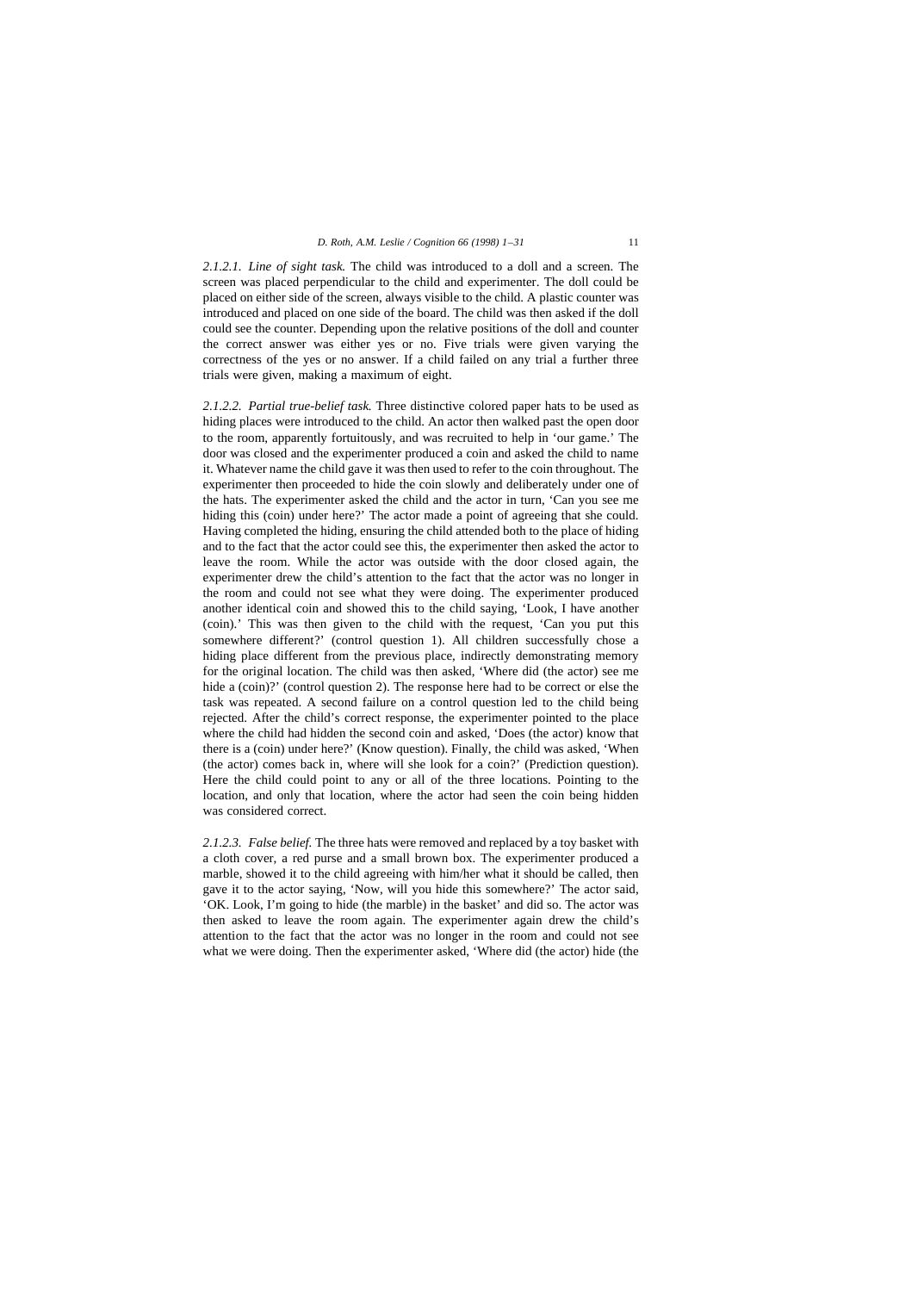marble)?' After the correct response, the experimenter removed the marble from the basket ensuring the child was attending and hid it in the brown box. The child was then asked the following questions: 'Does (the actor) know the marble is in here?' (know question), pointing to the new location; 'When (the actor) comes back in, where will she look for the marble?' (Prediction question); 'Where did (the actor) put (the marble) in the beginning?' (control question 1); and 'Where is (the marble) really?' (control question 2). Five children who failed one or both of these control questions were rejected.

## *2.2. Results*

Our criterion for passing the line of sight task was 5 out of 5 correct or 7 out of 8 correct (i.e.  $P < 0.05$ ). All the children apart from two subjects in the young age group passed this strict criterion.

The percentages of children passing the know question in the partial true-belief task and in the false-belief task is shown by age group in Fig. 2. Children's performance on the know question improved dramatically between 3 years 2 months and 3 years 6 months. There were significant differences between the younger group and the rest, both in the partial true-belief task (Fisher's Exact,  $P < 0.001$ ) and in the false-belief task (Upton's  $\chi^2 = 15.5$ ,  $P < 0.001$ ). Performance on this question across the two tasks was very similar in all age groups.

The percentages of children passing the prediction question in the partial truebelief task and in the false-belief task is shown by age group in Fig. 3. There was a significant effect of age only in the false-belief task (older versus rest, Fisher's Exact,  $P < 0.03$ ). Children's performance on prediction shows improvement in the months leading up to the fourth birthday. This improvement was slightly



Fig. 2. Percentages of 3-year-olds in the three age groups passing the 'know' question in the partial truebelief and false-belief tasks (experiment 1).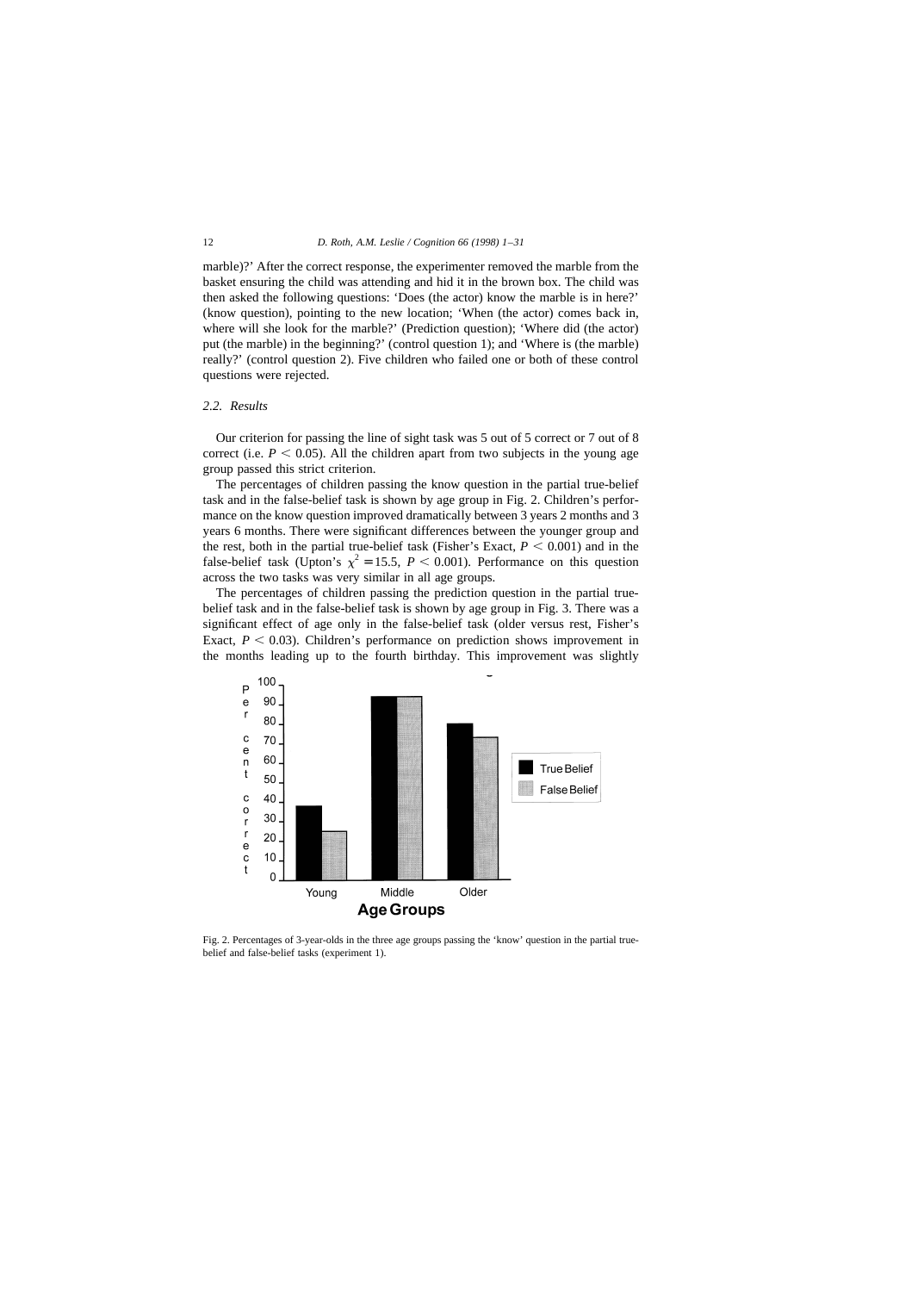

Fig. 3. Percentages of 3-year-olds in the three age groups passing the 'prediction' question in the partial true-belief and false-belief tasks (experiment 1).

more marked in the false-belief task but prediction in false belief was not easier than in partial true belief: in the older group, two children predicted correctly in partial true belief but not in false belief, while four children showed the opposite pattern (Binomial,  $P > 0.3$ ).

Of the children in all age groups who failed the true belief prediction, 47% pointed to the new location (i.e. where they themselves had placed the other coin), 26.5% pointed to both old and new locations, and 26.5% to the irrelevant location or to all three locations). Of the children who failed the false belief prediction, 78% pointed to the new location.

We compared the present results with those obtained by Leslie and Frith (1988) with autistic children on the same tasks. In that previous study, 18 autistic children with a mean verbal mental age of 7 years 2 months performed similarly to the present middle aged 3-year-olds on false belief prediction and rather worse than the older group (28% passed). On true belief, the autistic children were 61% correct on know and 50% correct on prediction. On this task, then, the autistic children of Leslie and Frith (1988) showed a pattern not found in any of our 3-year-old groups. This becomes more obvious when one considers the relationship between performance on know and prediction (see Fig. 4). In the middle 3-year-old group, all but one child passed the know question whereas only 27% of these went on to predict behavior correctly. In contrast, 73% of the autistic children who passed know were also able to predict behavior correctly (Upton's  $\chi^2 = 5.21$ ,  $P = 0.022$ , two-tailed). For all 3-year-olds, 70% passed the know question; of these know passers, only 33% went on to predict behavior correctly, again in contrast to the autistic children (Fisher's Exact,  $P = 0.027$ ).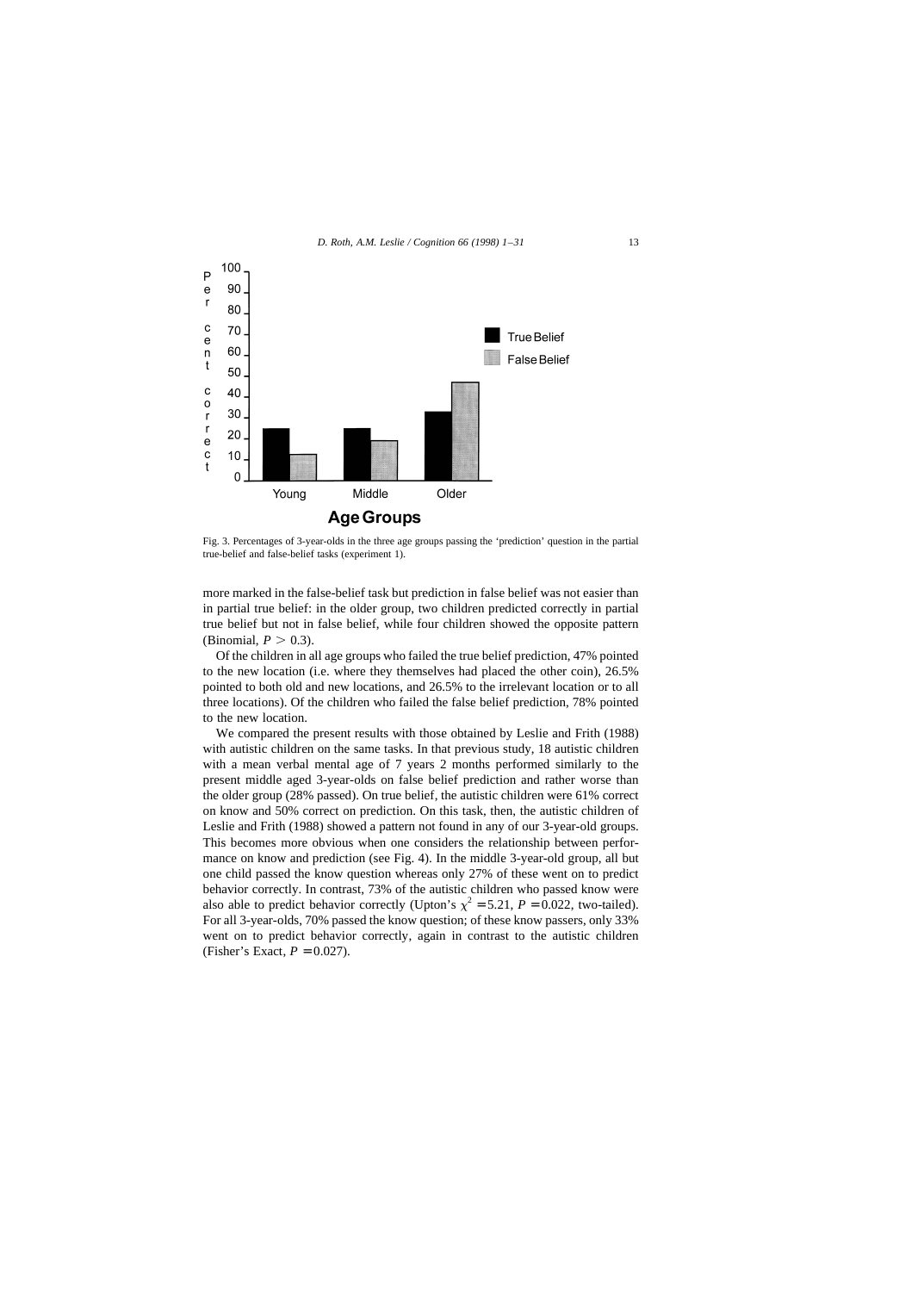

Fig. 4. Three-and-a-half-year-old and autistic children show different patterns of responding on the partial true-belief task. For autistic children, success on prediction follows success on know, but not so for 3 year-olds.

# *2.3. Discussion*

Within the 'standard' task format used here, children pass knowing/not knowing questions earlier than prediction of behavior questions. There was a sharp rise in success on the knowing/not knowing question from the young to the middle aged 3 year-olds, in line with the findings of Pratt and Bryant (1990). We think it unlikely that this was the result of a 'no' bias in answering this question. First, only our two older normal groups tended to answer 'no', while the youngest group tended to answer 'yes'. Second, as Perner (1991) has argued, when young children do not understand know questions, they tend to attribute knowledge to adults regardless of the adults' access to information. In our study, this would have produced a 'yes' bias, opposite to what was found in the older two groups. Our older 3-year-olds' appear to have understood our knowing question.

Success in prediction, however, lagged considerably behind success on the knowing question, even in the oldest 3-year-olds. Our results on this depart from those of Sullivan and Winner (1991) who found that success on ignorance and false belief came together for older 3-year-olds. However, in that study children were tested on a think (rather than prediction) question in a Smarties-type task rather that on prediction in a Sally and Ann-type task as in the present study. On prediction of behavior, we found no difference between the partial true-belief task and the false-belief task. This suggests that, when the task structures are minimally different, it is not easier for children to predict behavior from partial ignorance than from false belief. Given that our older group achieved nearly 50% success on false belief and given that, on the basis of previous studies, one can expect around 80% success from four-and-a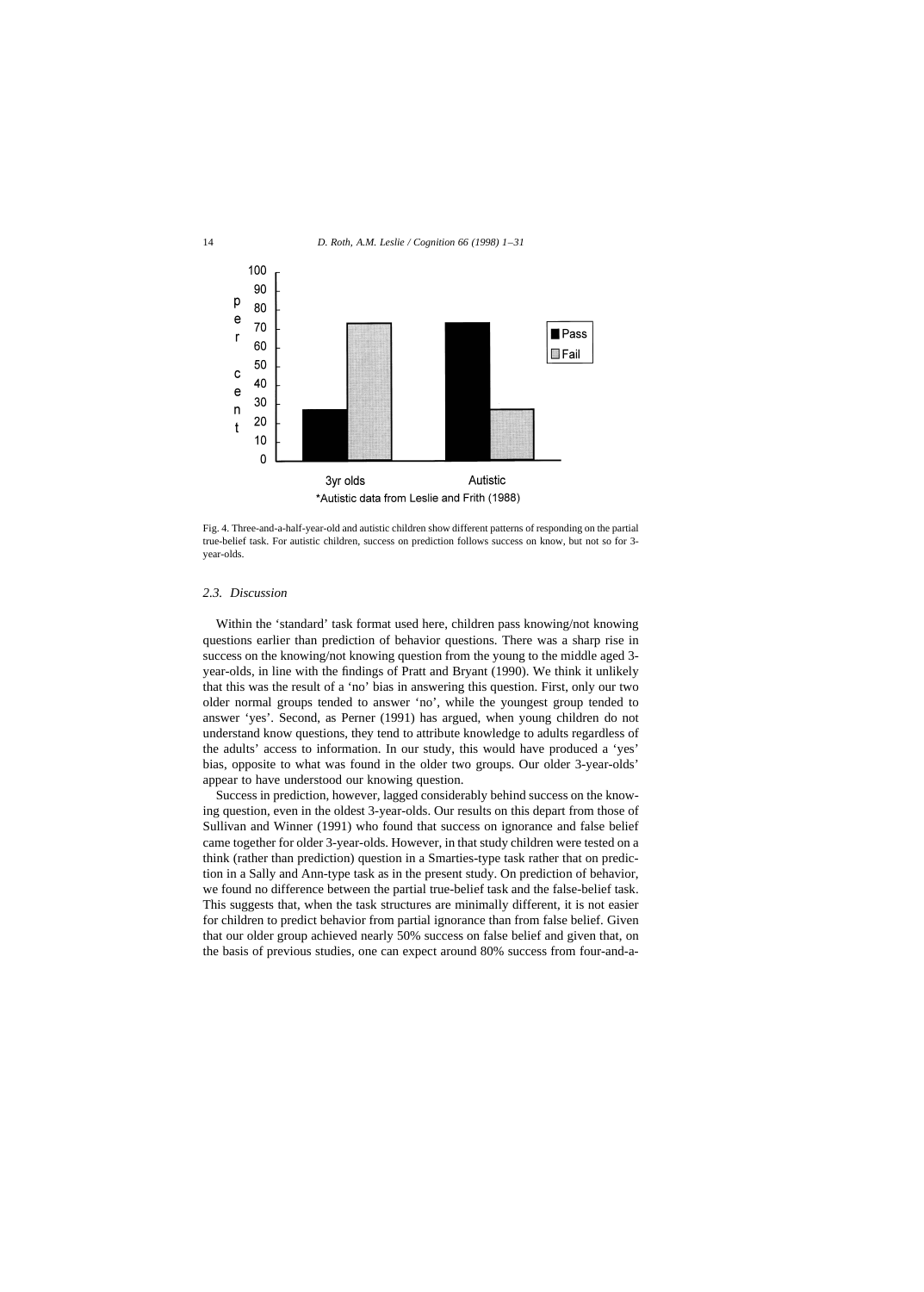half-year-olds, it seems unlikely that a dramatic difference in favor of true belief over false belief will open out after the fourth birthday.

These findings are striking from the point of view of a number of current ideas. First, although the 3-year-olds from 3 years 6 months onwards show a clear understanding of the actor's 'informational access' (Wimmer et al., 1988) to one location but not to the other, this does not help them predict behavior. Likewise, although the 3-year-old understands that the actor knows about and is therefore presumably 'thinking of' one location but not the other (Perner, 1989), they do no better at predicting behavior in the true-belief scenario than in the false-belief scenario. Alternatively, if 3-year-olds use a 'copy theory' of belief (Wellman, 1990), then they will know that the actor has a mental 'copy' of the coin in location A but has no mental 'copy' of the coin in location B, and again the result should have been a successful prediction of behavior.

In a somewhat different vein, one might have expected very similar results to be obtained from Wellman and Bartsch's version of the true-belief task ('inferred belief control') and from the present version (Wellman and Bartsch, 1988). Wellman and Bartsch told 3-year-olds a short story in which there are magic markers in two locations, but a character sees them in only one of the locations. The children were asked to predict where the character would look. In Wellman and Bartsch, 88% of three-and-a-half-year-olds succeeded in predicting the behavior of the protagonist, while in the present study most failed. Given the close similarity of *conceptual content* between these two versions of true belief, the very different results are presumably due to differences in the processing demands made by the different task structures. In the Wellman and Bartsch study, the child is told directly by the story teller about the exposure history of the protagonist: Jane saw this but did not see that. This may reduce the inhibition and selection problems. In the present study, the child is given as little help as she is given in the standard false-belief version. Apparently, this leaves the child vulnerable to the standard error in the calculation of belief content.

Finally, we should also note that the present findings reflect upon Fodor's explanation of 3-year-old success in the Wellman and Bartsch scenario (Fodor, 1992). According to Fodor's model, their success in that scenario is due to the child hitting ambiguity in her prediction of the actor's behavior from the actor's desire. The actor desires the object, but, given that identical objects are in two places simultaneously, in which location will the actor look, A or B? Since the prediction is ambiguous, the child switches heuristic and, for the first time, consults belief. As soon as she does this, she succeeds. The present findings do not reflect upon Fodor's model in general because the child may not regard the action of looking in two places as ambiguous. However, the results do suggest that ambiguity was not what allowed 3-year-olds to succeed in Wellman and Bartsch's task, because exactly the same ambiguity is present in our own task and the children fail. Some other explanation is required.

#### *2.3.1. A comparison of normal 3-year-old and autistic children*

Before continuing our exploration of the ToMM-SP model, we want to consider the comparison between the present results and those Leslie and Frith (1988)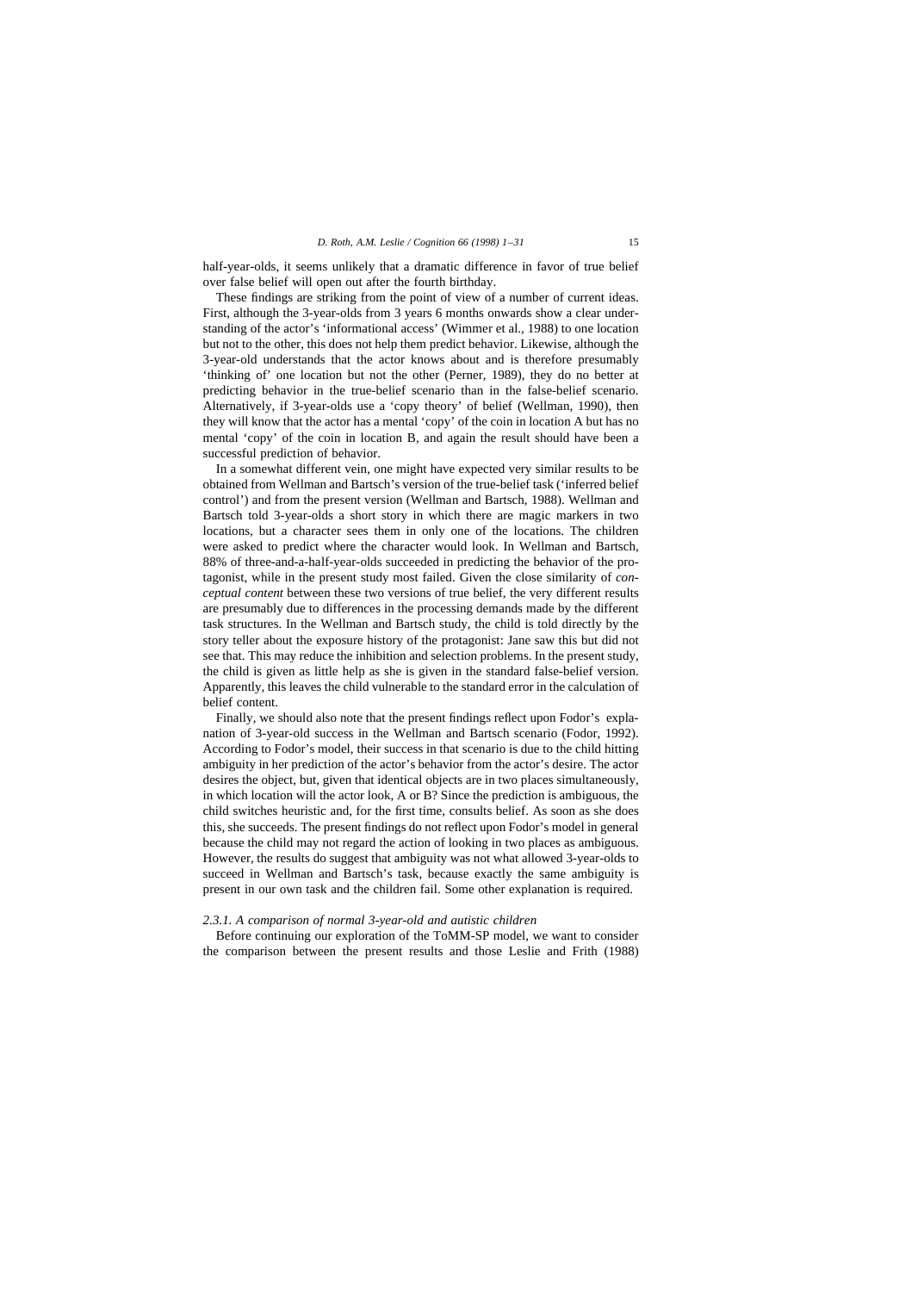obtained with autistic children. On prediction from false belief, Leslie and Frith's autistic children, with a mean verbal mental age of 7 years 2 months, performed like our middle aged 3-year-olds and slightly worse than our older 3-year-olds at 28 versus 47% passing, respectively. The autistic children even did less well than the middle 3-year-olds on the knowing question in true belief (61 versus 95%, respectively). However, we do not wish simply to underline the now familiar impairment of autistic children in such tasks but to reflect upon an intriguing pattern that emerges from a more detailed comparison. The autistic children showed a high degree of consistency between success on the knowing question and success on prediction of behavior in the partial true-belief task. Nearly three-quarters of those who were aware that Sally did *not* know there was a coin in location B correctly predicted that she would look in location A. Recall that all of the autistic children were able to pass an independent test of 'seeing and not seeing'. These patterns are consistent with the idea that the successful autistic children might employ a kind of 'behaviorist' strategy – a sort of 'SEE  $\rightarrow$  KNOW  $\rightarrow$  BEHAVE' rule. If Sally sees the coin in A, she will 'know about' the coin in A, and therefore be disposed to act toward A (to satisfy her desire for a coin). By the same token, if Sally does not see the coin in B, then Sally will not 'know about' or be 'associated with' B, and will not be disposed to act toward B (to satisfy her desire for a coin). This 'behaviorist' approach will not extend successfully to the false-belief situation because Sally, of course, cannot act toward the coin by going to an empty location.

Interestingly, something very similar to the above 'see  $\rightarrow$  know/be associated with  $\rightarrow$  behave' rule has been proposed as a characterization of normal 3-yearold's theory of mind prior to the emergence of true 'representational' conceptions (e.g. Perner, 1988, 1989, 1991). Such a proposal may well be applicable to some of the more successful autistic children. However, in the present study, normal 3-yearolds, despite showing at or near ceiling performance on both 'seeing' and 'knowing', nevertheless failed to base their predictions of behavior on this simple strategy. We believe that the reason they do not employ this simple stratagem for success is that, unlike autistic children, normal 3-year-olds follow a mentalistic instinct and attempt to calculate belief – even at the cost of failure.

## *2.3.2. Why is false belief difficult for 3-year-old children?*

We have already discussed one answer to why 3-year-olds fail standard falsebelief tasks: Beliefs must be understood as representations and children at that age do not have an adequate theory of representation. According to one version (Perner, 1988, 1991), it is the falseness of the belief that causes the trouble. Young children are unable to appreciate *mis*representations as interpretations of reality, and therefore simply use their own knowledge of reality. According to another version of this approach, the difficulty young children have with beliefs derives from an inappropriate understanding of representations as *veridical* interpretations of reality (Zaitchik, 1990). Yet other versions of the conceptual deficit view hold that young children understand beliefs only as *copies* of reality (Chandler and Boyes, 1982; Wellman, 1990; Gopnik and Wellman, 1995). None of these views are supported by the results of the first experiment.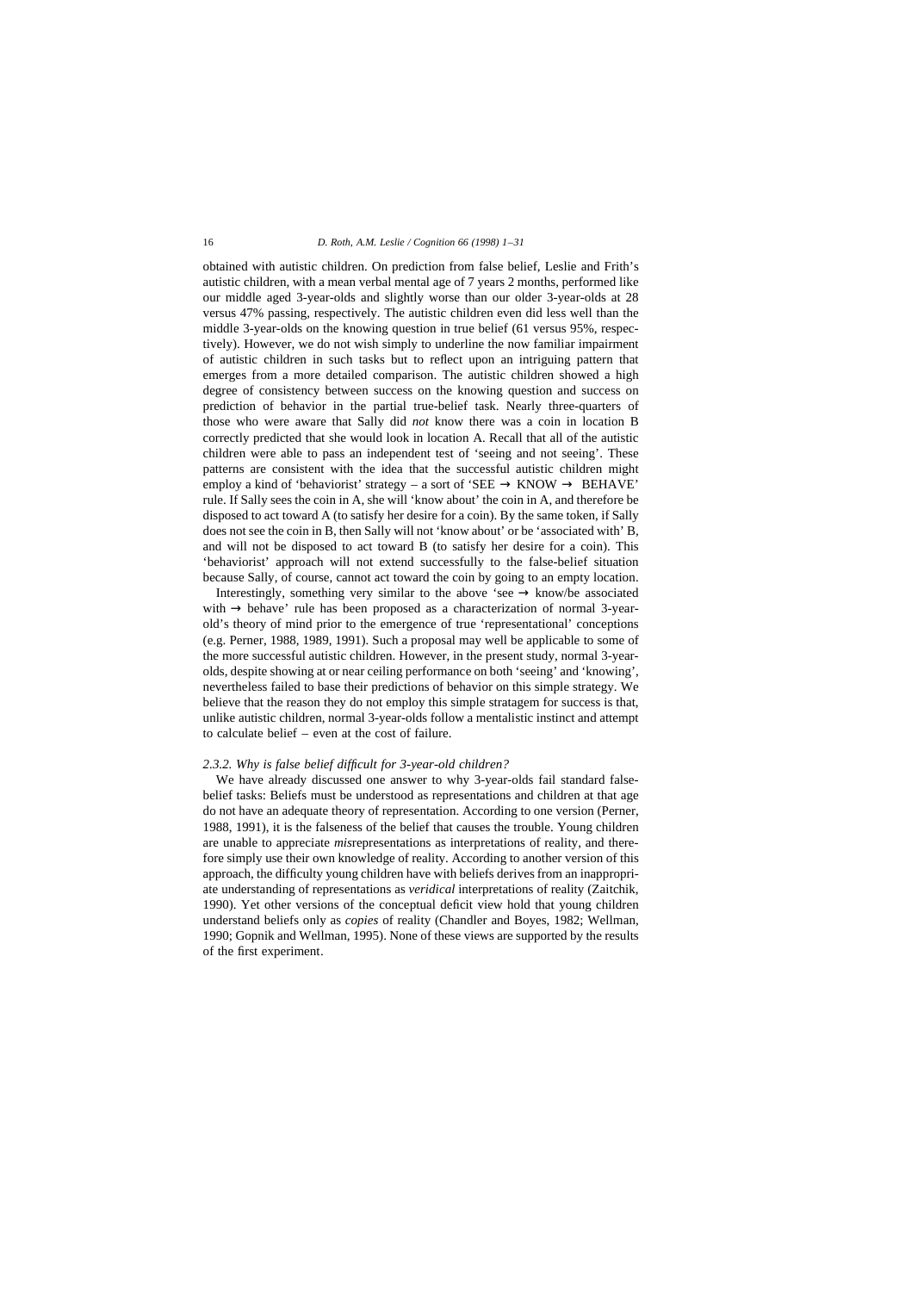The theory of ToMM provides an alternative to the conceptual deficit view. ToMM endows (2- and) 3-year-olds with an elementary understanding of propositional attitudes. This basic competence forms the specific basis for learning about mental states. However, this in no way guarantees that the child will be able to solve any theory of mind task we can devise. Success will depend upon the exact constellation of problem solving resources required by a given task and upon the availability of these resources at a given point in development. Certainly, we should not expect preschoolers to be able to correctly calculate the content of beliefs equally in all situations. Their conceptual competence may be 'squeezed' by a number of performance factors. It is plausible that, as a result of maturation, learning, practice or all of these, performance 'squeeze' will gradually relax over time. None of this should be particularly surprising. Indeed, on this view, the steady rise in success on both tasks in the first experiment was entirely expected. We are not required to posit a sudden or radical shift in conceptual structure.

A rigorous theory of task structure would relate success and failure to the demands made by a given task on available cognitive processes. Undoubtedly, it will be difficult to develop such a theory. However, we can try to develop studies that pull apart the demands of general problem solving from the demands of conceptual content. Sensing this imperative, Zaitchik (1990) devised what she called her 'gizmo task'. This involved a simple mechanical device that could move between one of two states. Three-year-olds had no difficulty in following the transitions between states. However, this task was not sufficiently similar in structure to the false-belief task to show that 3-year-olds can meet its general demands. False-belief tasks do not have just a single entity that changes state but also a second parallel entity, with a strong similarity to the first which is initially tied to the first state but which then does not change. Zaitchik's 'gizmo task' fails to mimic this critical aspect of task structure. Ironically, it is Zaitchik's photographs tasks that provide a structure isomorphic to standard false-belief tasks. But, of course, as Zaitchik shows, three-year-olds fail these as well.

Notwithstanding Gopnik's claim (Gopnik, 1993) that performance factors can be ignored, Zaitchik's results support the idea that 3-year-olds cannot meet the general problem solving demands made by standard false-belief tasks. Autistic children who fail false-belief tasks by contrast pass the same photographs tasks. Only in the case of autistic children, then, can we rule out general problem solving limitations as the reason for their failure on false belief. We turn now to examine further the nature of the processing squeeze on 3-year-olds.

## *2.3.3. Probing the ToMM-SP model*

To further our task analysis, we designed the following experiment probing the ToMM-SP model. We included three tasks. The first task tries to recreate part of the structure of standard false belief but without any representational content. The second aims to provide extra structure within a false-belief task in order to 'simplify' the belief content calculation. The third is a standard false-belief task included for reference purposes.

In the first task, dubbed the 'screen' task, we aim to load on selection processing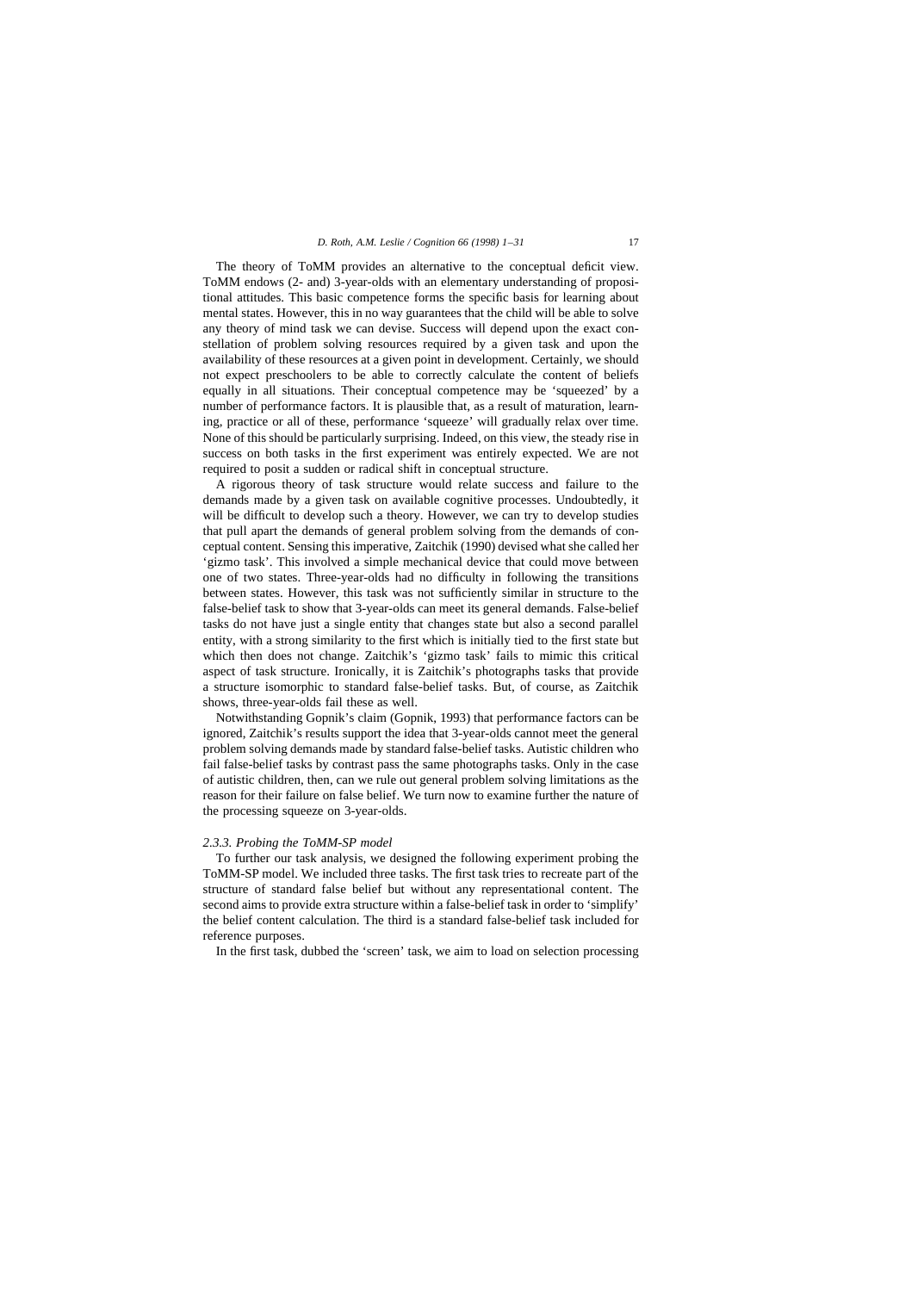outside of the context of a mental state or representation task. The child is first presented with an opaque screen. A toy basket and a box are placed in front of the screen and a marble is placed into the basket. The basket (with marble) and box are then removed behind the screen and an identical set of basket, box and marble are placed in front of the screen. The new marble is placed again in the (new) basket but is later removed to the box. The child is then asked, 'Behind the screen, where is the ball?' This creates a partial analogue of the 'Sally and Ann' standard false-belief task with the basket-box-marble set behind the screen corresponding to the information stored in the agent's belief. The task is also partially analogous to the false photographs task. We say partial because our intuition is that the relationship between a belief or a photograph and the state of affairs it describes may have a 'closeness' that two merely similar states of affairs cannot have. Holding them apart may stress SP to a higher degree than we can achieve with our task. Nevertheless, though conceptually and structurally simpler and lacking strong 'parallelism', the 'screen' task may yet require selection processing to some measurable degree. If so, it will be without the involvement of either mental states or representational artifacts.

The second task, dubbed the 'search' task, is a non-standard false-belief scenario. The child is shown two characters both with the same desire to eat cookies. One character searches in one place and finds cookies, while the other character searches in another place and fails to find cookies. The behavior of the two characters is thus contrasted, one satisfying desire and the other failing to satisfy desire. The contrast between the two characters, the failure of desire satisfaction, and the search-behavioral clues as to the content of their respective beliefs may conspire, individually or together, to increase the potency of the false content (reducing the need for inhibition) and aid its selection. In short, such a task structure should relieve the stress on SP.

Our third task was a standard false-belief task. We tested three groups in a withinsubjects design: normally developing 3-year-olds, 4-year-olds, and older autistic children. Our model predicts different patterns of performance across the groups. Four-year-olds should do well on all three tasks. Three-year-olds should do better on the non-standard search than on the other two tasks. Autistic subjects should do better on the screen than on the other two tasks. Finally, if, in normal development, selection processing is a limiting factor on standard belief problems, we should expect to see a correlation in normally developing subjects between performance on the 'screen' task and standard false belief but not between non-standard 'search' and standard false belief. This should not hold for autistic subjects, because, according to our model, SP is not a limiting factor for them.

# **3. Experiment 2**

# *3.1. Method*

## *3.1.1. Subjects*

Seventy-eight children were tested on three tasks. Due to experimenter error, age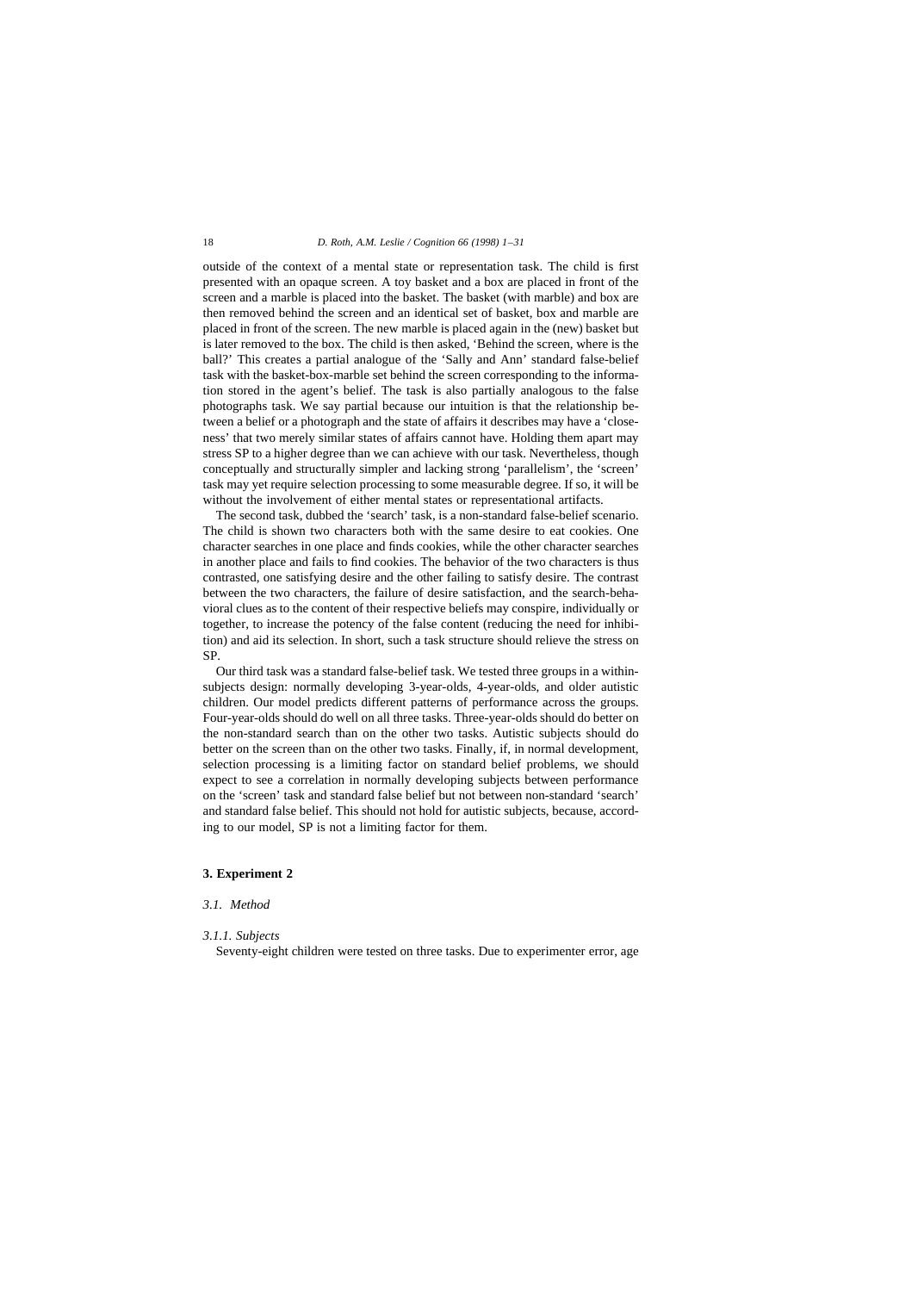data on one 3-year-old, two 4-year-olds, and three autistic children were not obtained. In addition, mental age data were collected for only 18 of the autistic children. Thirty-three 3-year-olds aged between 3 years and 3 years 11 months (mean age 3 years 6 months) from medium and medium-high socio-economic nursery schools in the Tel Aviv area were tested. Twenty-four 4-year-olds between 4 years and 5 years (mean age 4 years 5 months) from a similar background were also tested in Tel Aviv. Twenty-one autistic children, diagnosed according to standard criteria (DSM IIIR, 1987), aged between 6 years and 19 years 1 month (mean age 13 years 4 months) with verbal mental ages between 3 years 11 months and 11 years 6 months (mean 5 years 6 months) were tested in autistic schools in England. We tested the autistic children in England because suitable verbal mental age tests in Hebrew were not available.

## *3.1.2. Procedure*

Each child was tested individually in a quiet room. The tasks were acted out using puppets and cardboard props with the experimenter sitting opposite the child. The tasks are detailed below.

*3.1.2.1. Standard false-belief task.* The child is presented with a doll's house made of cardboard in which there is a bed. Two characters are introduced, a bear and a white rabbit, and the following story is told: 'This is Teddy Bear. He likes to eat candy. So, now he has chocolate in his hand which he is about to eat. (Teddy bear actually has a chocolate in his hands.) But he cannot eat it now since it is very late and he has to go to bed. What will Teddy do with his chocolate when he goes to bed? He puts it under his bed. He will eat his chocolate in the morning, when he wakes up. (Teddy is seen going to bed, and the child is told that he is fast asleep.)

'But when Teddy is asleep, the white rabbit comes in. The rabbit smells something – sniff, sniff – it must be the chocolate under Teddy's bed! Yes it is: it's the chocolate white rabbit smells. Rabbit also wants some chocolate. So he takes the chocolate from under the bed and he puts it in his box. Now the rabbit leaves and goes off to sleep.

'Now, it's morning. Teddy Bear wakes up. He wants his chocolate.'

Belief question: 'Where does Teddy Bear think his chocolate is?'

Control questions: memory question: 'Before Teddy went to sleep, where did he put his chocolate?'; reality question: 'Where is the chocolate now?'

*3.1.2.2. Non-standard false-belief 'search' task.* The scenario used the same cardboard house in which was placed a toy cupboard and a round tin on a table. Then two characters were introduced: Yoram/Sam (a male doll) and Rivka/Judy (a female doll). We made sure the child could identify the characters before proceeding with the story:

'Yoram and Rivka are playing in the playground. Each one has a toy in their hand. But now Rivka is hungry and she wants a cookie. She goes into the kitchen to look for one. Rivka enters the kitchen and goes straight to the cupboard. She opens the cupboard door and finds some cookies. She takes one and goes outside to eat it.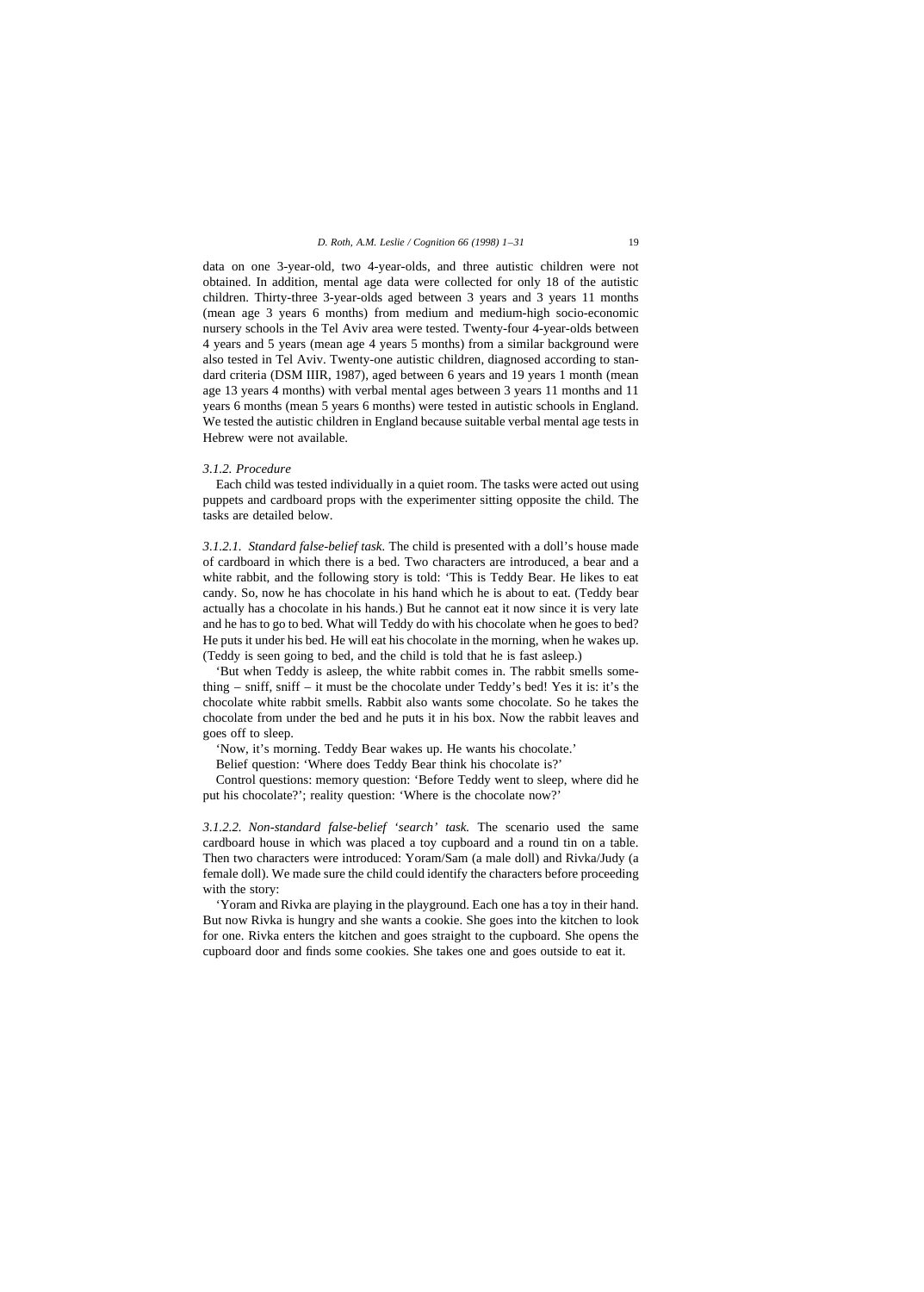But who is there outside? Who sees Rivka with her cookie? It's Yoram, her brother. Yoram also likes cookies and now he also wants one. So Yoram says (to the child): 'I'll also go to the kitchen'. 'Where are the cookies?' he says to himself. Then Yoram sees the tin on the table. So he says 'Ah, the cookies must be here in the tin!!!'. Yoram picks up the tin and opens it. But... it is empty! There is nothing in the tin! He closes the tin again and says: 'Oh dear, Rivka must have eaten all the cookies' and goes outdoors.'

Belief question: 'When Yoram/Sam went into the kitchen, where did he *think* the cookies are?'

Control question: 'Where are the cookies really?'

*3.1.2.3. SP-control 'screen' task.* The child is first presented with an opaque screen placed on the table. Then, a basket, a box and a marble are introduced. The marble is placed in the basket and covered, and the child is asked to indicate what the experimenter has done with it. When she answers correctly, the display (basket, box and marble) is removed behind the screen and it is made sure that the child cannot see them.

Then, another identical set of basket, box and marble are produced and the experimenter ensures that the child is aware of their similarity with the previous set. The ball is placed again in the basket. Then a puppet called 'Doggy' appears. He wants to take the basket for shopping. The basket, however, is heavy and so the puppet removes the marble from the basket to the box. The child is asked again to indicate what the puppet has done with the marble.

Test question: 'Where is the marble *behind* the screen?' (experimenter indicates, by pointing and looking, *behind* the screen).

Control question: 'Where is the marble *in front* of the screen?' (experimenter indicates, by pointing and looking, *in front* of the screen).

#### *3.2. Results*

Due to experimenter error, data was not obtained from three of the autistic children on the 'search' task. There were few failures on control questions. Out of 312 responses to control questions, only 13 were incorrect: among the 3-year-olds, there were two incorrect responses to control questions in standard false belief, two in 'search', and one in 'screen'; among the 4-year-olds, there were six incorrect responses in standard false belief, and two in 'screen'. None of the autistic children failed control questions.

The percentage of each group passing on all three tasks is shown in Fig. 5. Three different patterns of responding are evident. As expected, the 4-year-olds performed uniformly well on all three tasks. Again as expected, the 3-year-olds performed best on the non-standard false-belief 'search' task, better than on the SP-control 'screen' task (McNemar Binomial,  $P = 0.048$ , one-tail) and much better than on standard false belief (McNemar  $\chi^2 = 16.1$ ,  $P < 0.001$ ), though only 9% passing is probably below the norm for this age (see e.g. Section 2). As predicted, the autistic group showed yet another pattern, performing best on the 'screen' task. Their performance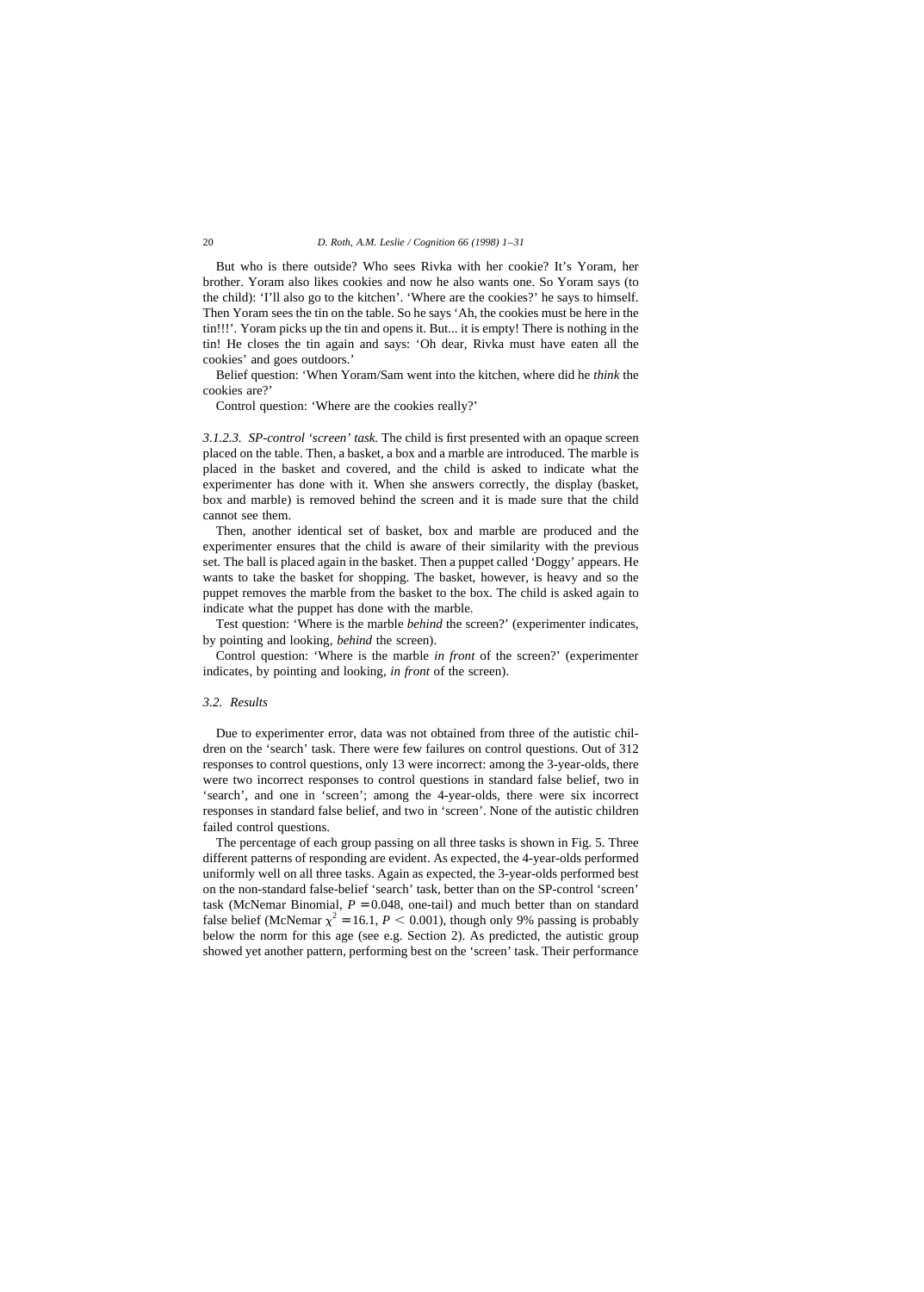

Fig. 5. Percentage of 4-year-old, 3-year-old and autistic children passing standard false-belief task, nonstandard false-belief 'search' task, and 'screen' task (experiment 2).

on 'screen' is superior to that on 'search' (McNemar Binomial,  $P = 0.02$ ), and to that on standard false belief (McNemar  $\chi^2 = 7.69$ ,  $P < 0.005$ ).

Due to the 3-year-old's unusually poor score on the standard false-belief task, our autistic sample out-performed the 3-year-olds, though the difference failed to reach significance (Fisher's Exact,  $P = 0.064$ , two-tail). The performance of the autistic children on this task was, as usual, significantly poorer than that of the 4-year-old group (Upton's  $\chi^2$  = 6.19, *P* < 0.01, one-tail). Finally, if we compare performance on the non-standard 'search' false-belief task with performance on the standard false-belief task, for the autistic children there was no difference (McNemar Binomial,  $P > 0.2$ ), while for the three-year-olds 'search' was much easier (McNemar Binomial,  $P < 0.001$ ).

On the 'search' task, the autistic children's performance was worse than the 4 year-olds' (Upton's  $\chi^2 = 2.73$ ,  $P < 0.05$ , one-tailed) and slightly but not significantly worse than the 3-year-olds'. Their performance on the 'screen' task was at least as good as the 4-year-olds' and substantially better than the 3-year-olds' (Upton's  $\chi^2 = 11.05$ ,  $P < 0.001$ , one-tailed).

We examined task contingencies by counting the joint frequencies of passing and failing each pair of tasks. To look at contingencies in normal development, we combined the 3- and 4-year-old groups. Their performance on standard false-belief and SP-control screen tasks was significantly correlated ( $\varphi = +0.38$ , Upton's  $\chi^2 = 8.01$ ,  $P = 0.002$ , one-tailed). The screen was easier than standard false belief (McNemar Binomial,  $P = 0.01$ ). Performance on the two false-belief tasks was also correlated ( $\varphi = +0.29$ , Upton  $\chi^2 = 4.58$ ,  $P = 0.016$ , one-tail), with 'search' easier than standard (McNemar Binomial,  $P < 0.001$ , one-tailed). As expected, the SPcontrol screen task was not correlated with the non-standard 'search' false-belief task ( $\varphi$  = 0.03, n.s.). The autistic children showed a different pattern of contingen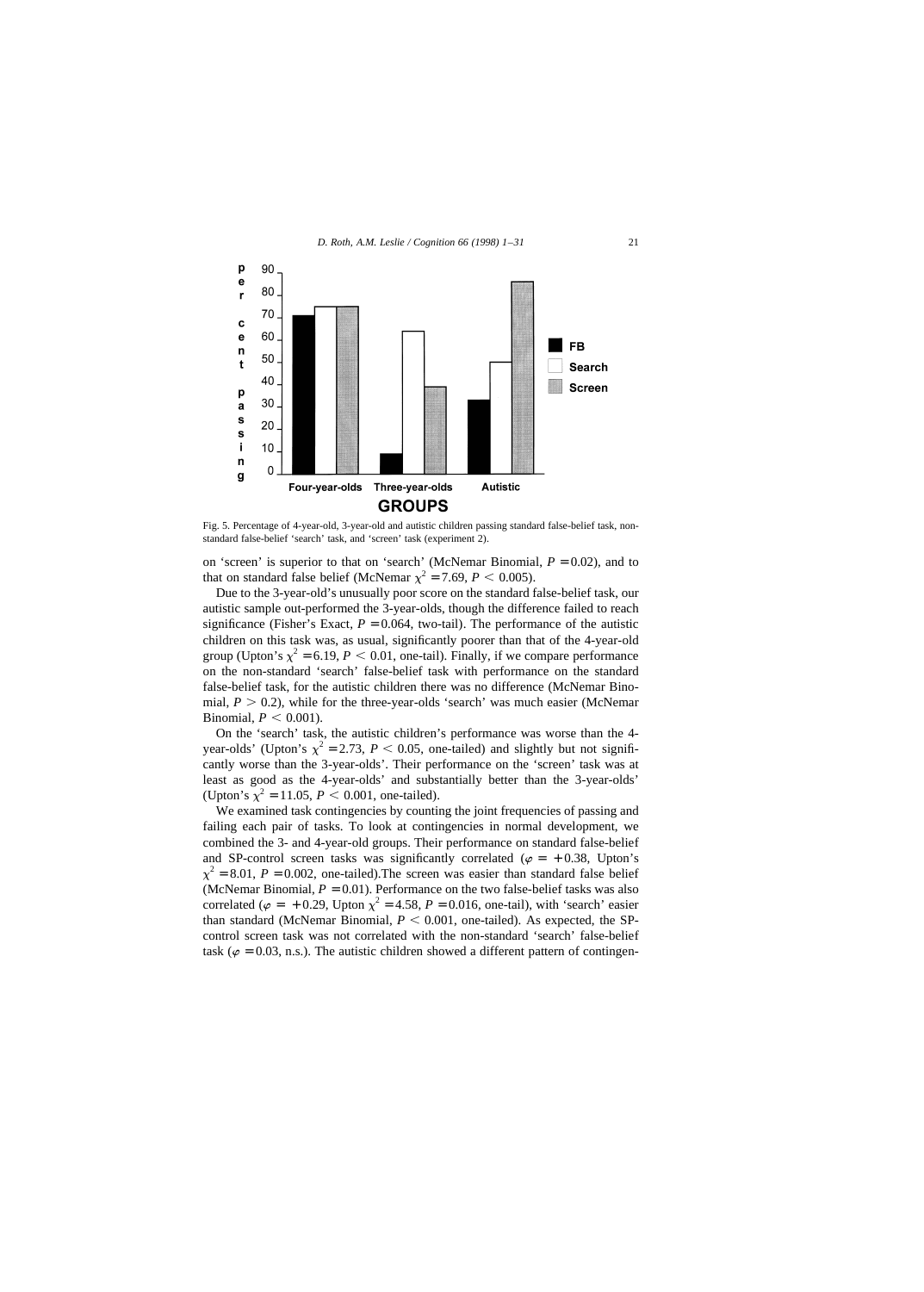cies. First, as predicted, the performance on SP-control screen and standard falsebelief tasks was not related ( $\varphi = 0.0$ ), nor was the performance on screen and nonstandard false belief ( $\varphi = 0.1$ , n.s.). The two false-belief tasks were strongly correlated ( $\varphi = 0.8$ ,  $P = 0.001$ , Fisher Exact) but without differing in difficulty. See Table 1 for a summary.

# *3.3. Discussion*

The ToMM-SP model made three main predictions:

- 1. there will be different specific patterns of performance in each of the three groups;
- 2. non-standard false belief will be easier than standard false belief for normally developing children, but no different for autistic children;
- 3. the Screen control task will correlate with standard false belief but not with nonstandard false belief for normally developing children, and with neither for autistic children.

Each of these predictions was confirmed and are discussed below.

#### *3.3.1. Profiles*

Table 1

We obtained different patterns of performance in each of the groups. This extends previous findings (Roth and Leslie, 1991) that autistic children are different on theory of mind tasks not only from 4-year-olds but also from 3-year-olds. Fouryear-olds showed a consistently high level of performance across all three tasks. The 3-year-olds performed poorly on the standard false-belief task but substantially better on the non-standard 'search' false-belief task. Their performance on the 'screen' control task was intermediate and poor relative to the other groups. The autistic group performed rather poorly on both false-belief tasks but achieved a high level of performance on the 'screen' task.

These patterns are in line with predictions based on the ToMM-SP model of development. According to this model, standard false-belief tasks require the cooperative operation of ToMM and SP. The non-standard false-belief 'search' task

|                                            | Standard FB | Non-standard FB | Screen |
|--------------------------------------------|-------------|-----------------|--------|
|                                            |             |                 |        |
| Normally developing children 3–4 years old |             |                 |        |
| Standard FB                                |             |                 |        |
| Non-standard FB                            | $0.29*$     |                 |        |
| Screen                                     | $0.38**$    | $0.03$ (n.s.)   |        |
| Autistic children                          |             |                 |        |
| Standard FB                                |             |                 |        |
| Non-standard FB                            | $0.80***$   |                 |        |
| Screen                                     | 0.0         | $0.1$ (n.s.)    |        |

|  | Experiment 2: task correlations (4-fold point correlation, $\varphi$ ) |  |  |
|--|------------------------------------------------------------------------|--|--|

FB, false-belief.  $*P < 0.025$ ,  $**P < 0.01$ ,  $***P < 0.001$ .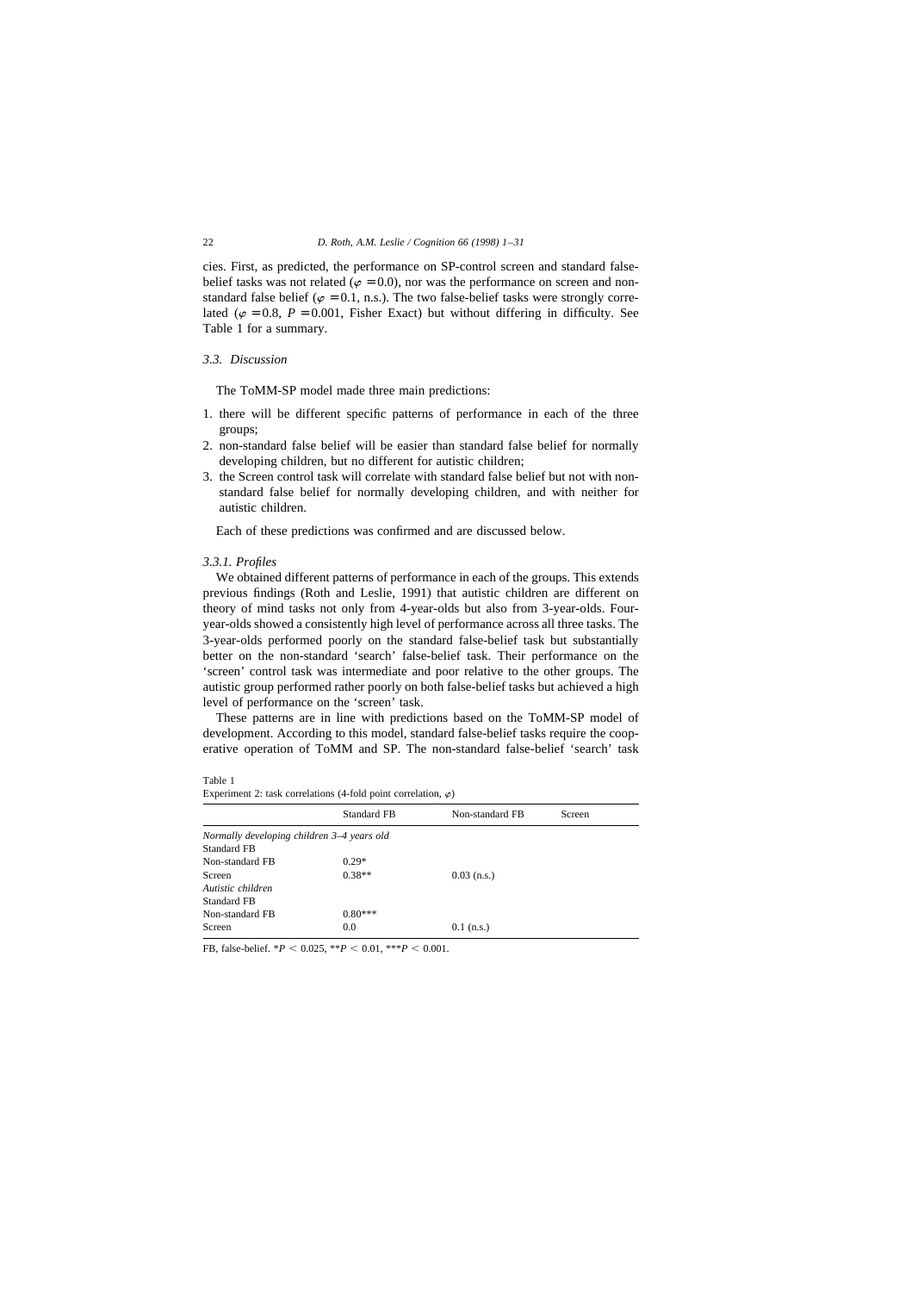requires the operation of ToMM but places little demand on SP. The 'screens' control task does not require ToMM but makes selection processing demands. The model predicted the uniformly high performance on all three tasks found in the 4-year-olds because only this group is said to have both an intact ToMM and a well functioning SP.

#### *3.3.2. Belief tasks*

According to our model, 3-year-olds will do better on tasks which load purely on ToMM than on tasks which load on ToMM and SP together. The standard and nonstandard false-belief tasks have task structures that load differentially on SP. In 'search', there are contrasting protagonists who exhibit different behaviors in pursuit of a common desire, one successful, the other unsuccessful. This contrast may increase the likelihood of inhibiting the default assumption that both characters share the same (true) belief. At the same time, the anomalous search behavior of one of the protagonists, together with overtly verbalizing his mistaken assumption, may serve to increase the salience of the false content, reduce the need for inhibition, and 'select' the correct content for his belief. These aspects of task structure may relieve the 3-year-old SP of the need to function efficiently or strongly. In effect, the experimenter can take over the role of SP for the child with a non-standard task.

Autistic children, by contrast, are not limited by SP in solving false-belief problems and consequently are not helped by these palliatives. For both normally developing and autistic children the two belief tasks were correlated, highly so for the autistic children who either passed or failed both. This may suggest residual functioning of ToMM in some of these children (see Leslie and Roth, 1993; Happé, 1994; for discussion of this issue).

*3.3.2.1. Correlations.* In the 'screen' control task there is no calculation of an agent's mental state. However, because one aspect of a situation must be selected in the face of intrusion by another salient and confusable aspect, the task may require SP. We do not pretend that the 'screen' task is an exact analogue of the problem solving structure of a standard false-belief task – its 'parallelism', arising from physical similarity, will be less potent than the parallelism of representation. We are not surprised to discover that screen is overall an easier task than standard false belief. Nevertheless, it seemed to produce a measurable stress upon the 3-year-old SP.

Our model states that normally developing children have their performance on standard false belief limited by SP functioning. This finds support in the highly significant correlation for the preschoolers between screen and standard false belief. On the other hand, SP should not limit performance on the non-standard false-belief task and accordingly we found no correlation between screen and search. For autistic children, our model extrapolates from their good performance on out-of-date photographs and maps (Leslie and Thaiss, 1992) to state that their selection processing is sufficiently powerful *not* to limit their performance on standard false belief. This predicts that there will be no distinction for autistic children between standard and non-standard false-belief tasks. As we saw earlier, this was confirmed by our finding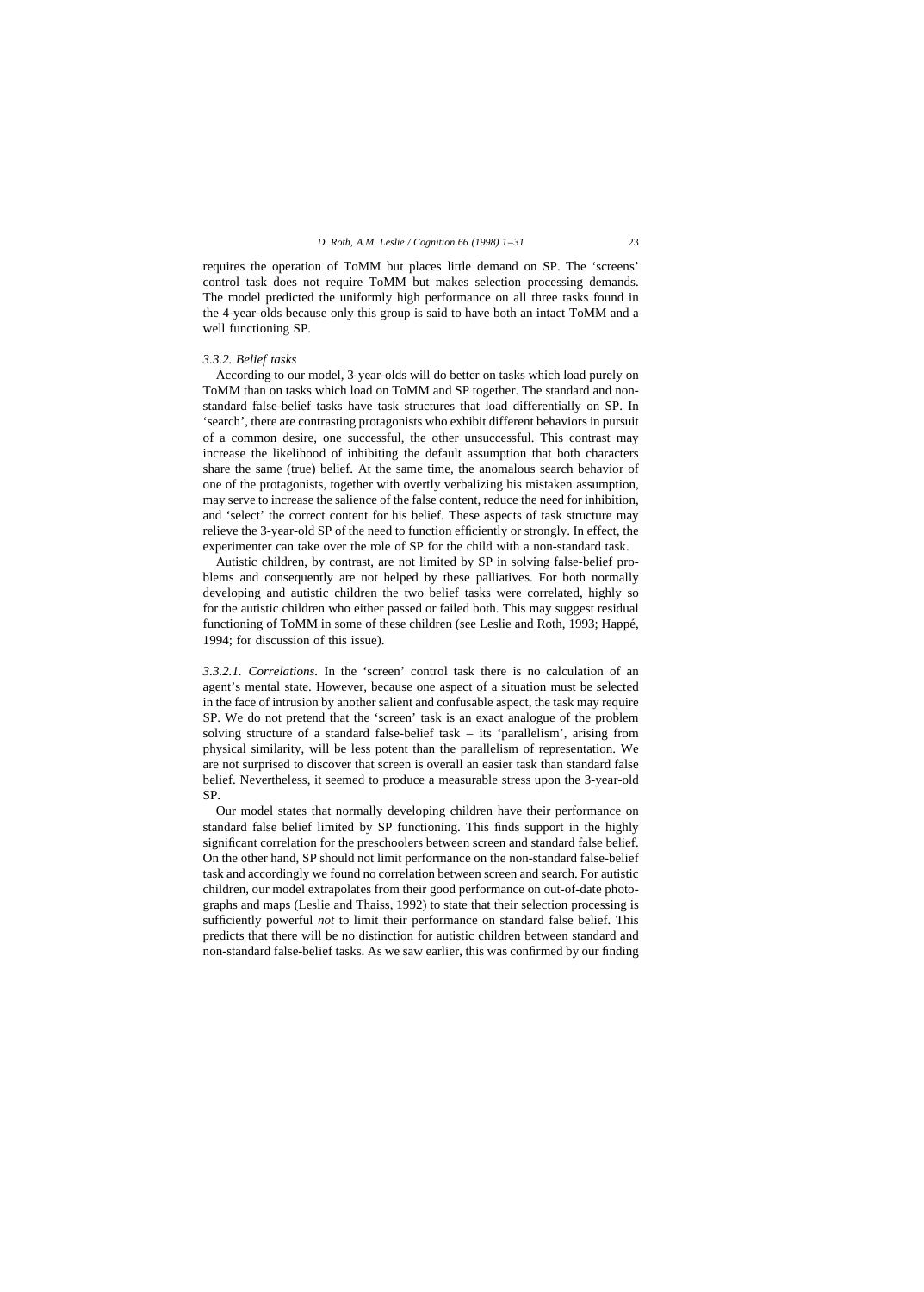that, in contrast to the normal case, non-standard false belief was not easier than standard. The model for autism receives further corroboration by our finding that, again in contrast to the normal case, screen did not correlate with standard false belief.

#### **4. General discussion**

Three-year-olds in experiment 1 did not find a true-belief task easier than they found its false-belief analog. The difficulty of belief tasks does not stem simply from the falseness of the attributed belief, but from the demands of correctly calculating an attributed belief content. In the 'search' task of experiment 2, we gave 3-year-olds 'help' with calculating a false-belief content and their performance improved considerably. The limiting factor in their performance on belief problems appears, at least in part, to be with a selection processing component shared with the non-theory of the mind screen task. However, we remind ourselves again of the caveat, expressed in footnote 2, that we cannot be sure at this stage of exactly how general selection processing is.

Previous research has demonstrated the well-known 'theory of mind' impairment in autistic children when compared with normally developing 4-year-olds. We were able to address a different question: given that children with autism and normally developing 3-year-olds both fail false-belief tasks, do they fail for the same reasons? In fact, the two groups show distinct patterns of performance. Autistic children are less likely to correctly attribute 'knowledge' but when they do, they are more likely to use that attribution to predict behavior. Three-year-olds by contrast attempt to predict behavior on the basis of an attributed belief rather than knowing/not knowing, even at the cost of failure. Autistic children also differ from 3-year-olds in not finding a non-standard false-belief task easier and in succeeding on control tasks, like photographs or the 'screen' task. The 3-year-old's performance on belief tasks is limited by selection processing, the autistic child's by an impaired ToMM.

As we pointed out earlier, the notion of task structure relates to the way a given task is processed by the cognitive system. Task structure then is not simply to be equated with experimental procedure. Rather it implicates a deeper and theoretical analysis of how a task is processed. Can we find other examples of false-belief tasks where a task analysis illuminates 3-year-old success? We think there are several examples in the literature. We briefly review four of them.

Roth and Leslie (1991) gave 3-year-olds a task in which Sally leaves an object out in the open before going away. Ann then hides the object in a box. When Sally returns, she immediately sees that the object is not where she left it. As a result, she asks Ann where it is. Ann replies deceptively, saying it is in a third location. The children were focused on the verbatim exchange between Sally and Ann which was acted out in direct speech and repeated for each child, checking each time that the child had attended to the conversation. The children were then asked about the beliefs of Sally and Ann with respect to the object's location. It was found that the 3-year-olds tended to ascribe a false belief both to Sally and to Ann. Although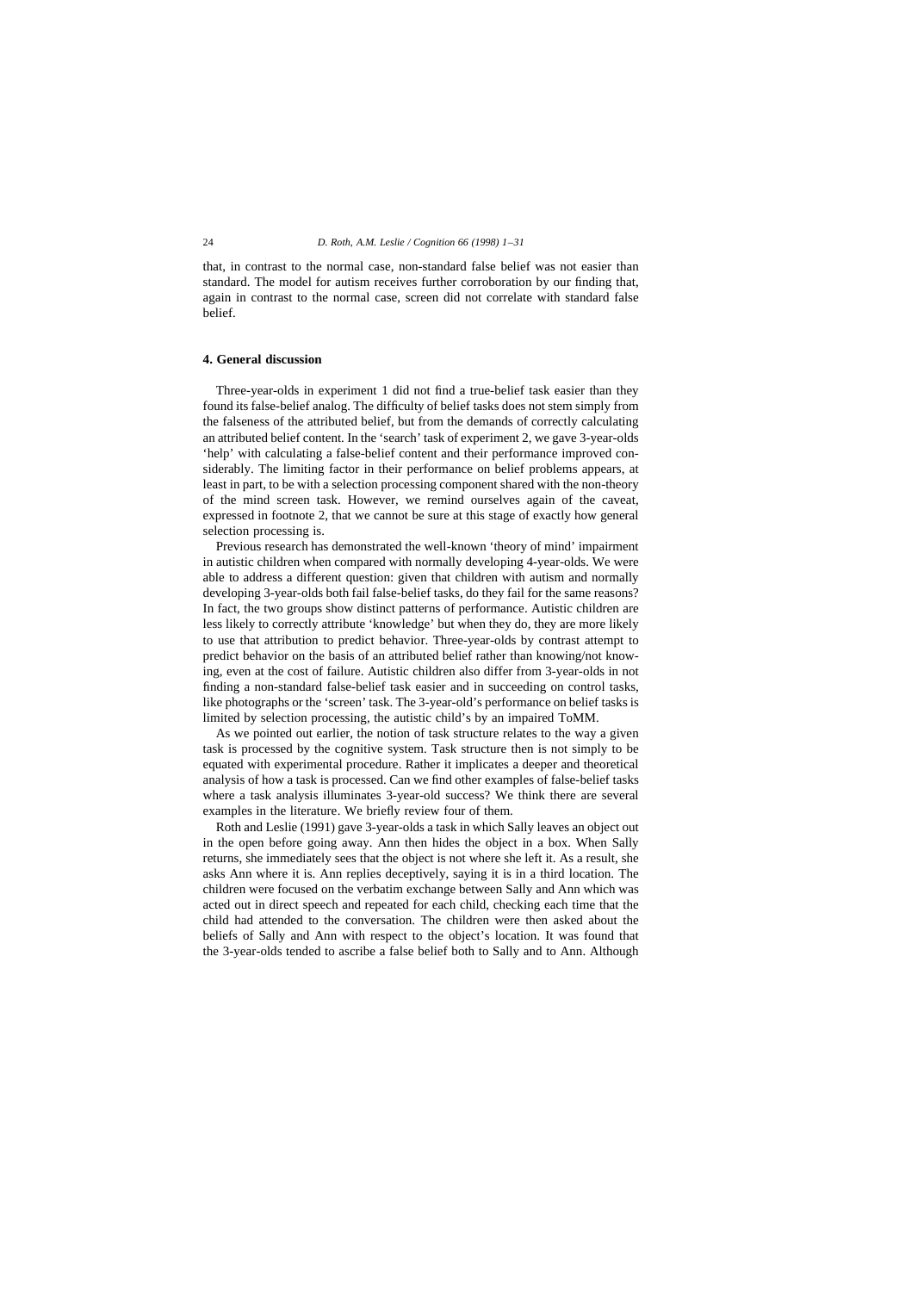the children were, strictly speaking, wrong to ascribe a false belief to Ann, the deceiver, nevertheless it was a false belief they ascribed. Autistic children, in contrast, tended to give reality-based answers when asked about both Sally's and Ann's beliefs. The relevant aspects of this task would seem to be (a) when Sally returns, she sees the object is not where she left it, (b) she immediately reacts to this by asking where it is, and (c) the other character in answering this question expresses the false content in behavior by (falsely) asserting another location. Although we are yet unable to specify the exact roles these features played individually or whether they interact, it seems plausible that the 3-year-olds were helped in inhibiting the inference from current reality by the first two features and in selecting the false content by the last.

Other tasks may help 3-year-olds by reducing the potency of the inference from reality. For example, in Wellman and Bartsch's 'not own' belief task, (Wellman and Bartsch, 1988) the child is told only of two *possible* locations, *x* and *y*, for the object and that a protagonist believes it is in *y*. Under these circumstances, 3-year-olds do well and predict belief-appropriate behavior for the protagonist. Similarly, 3-yearolds do well if they are only *told* about an object's location but do not get to see it for themselves (Zaitchik, 1991). In this experiment, an actor tells the child that the object is really in location  $x$  but then deceptively tells a second actor that the object is in location *y*. In these cases, the competing belief contents have more nearly equal potency, presumably because the child is not sure which belief is true, reducing the need for SP. Or consider Mitchell and Lacohée (1991). In that study, 3-year-olds were helped to recall their own false belief when first seeing a Smarties tube, which turned out later to contain a pencil, by 'mailing' a picture of Smarties prior to being shown the pencil. It appears that posting the picture of the ('falsely believed') Smarties helps to balance the potency of the true belief or to select the particular content of the false belief or both. In further studies Mitchell and others have reinforced and extended this analysis (see Freeman and Lacohée, 1995; Saltmarsh et al., 1995).

In summary, we believe that the 3-year-old can conceive of beliefs and their contents, even when false. But she has difficulty calculating accurate contents especially when the relative salience of a particular content is low compared with the salience of a content reflecting the current state of the world. This is normally not a problem because most often beliefs are true. But some situations defeat this simple assumption and with these unusual situations the 3-year-old has difficulty. Unless a belief problem inputs with the right kind of format, the younger child will not recognize it as a false belief. The main impact of this limitation is upon younger children's ability to learn about beliefs.

# *4.1. Concept acquisition in 'theory of mind'*

Let us return to the larger questions concerning concept acquisition with which we began. First, we bring into focus a major difficulty in developing a 'theorytheory' of the acquisition of mental state concepts. We will then summarize some of the main ideas that guide our own approach.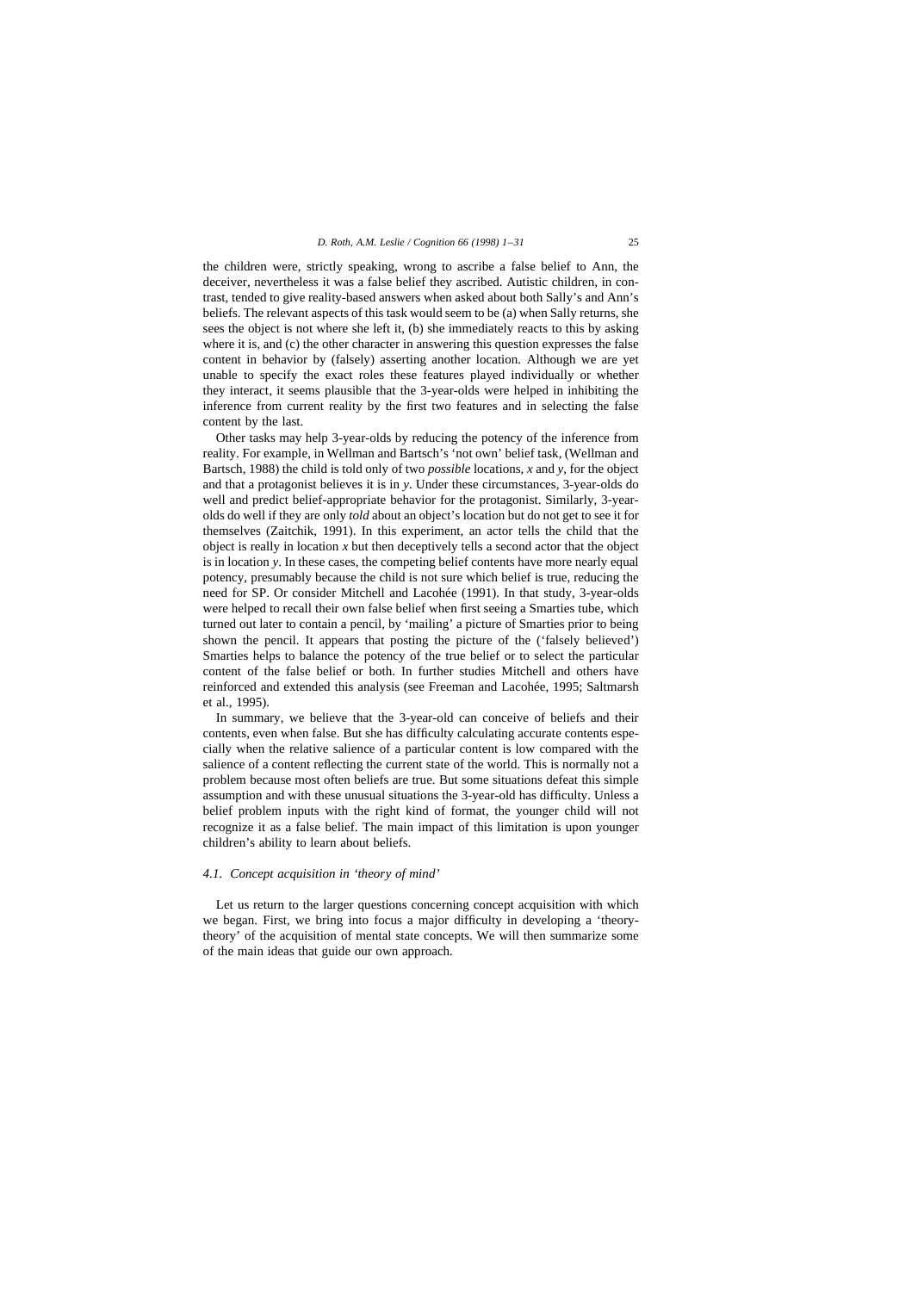The theory-theory holds that the possession or acquisition of 'theory of mind' concepts is a consequence of the possession or acquisition of a theory, specifically, of a theory of what mental states 'really' are. According to this view, it is the theory that gives the concept its meaning and, therefore, determines the identity of the concept. Consequently, the acquisition of the theory determines the acquisition of the concept. This general view of the nature of concepts and concept acquisition has been developed in domains other than 'theory of mind'(e.g. Carey, 1985; Gopnik and Meltzoff, 1997). In the case of the concept, BELIEF, the prevailing assumption is that the concept is acquired by acquiring the 'representational theory'. Perner has been at pains (e.g. Perner, 1991, 1995) to spell out what it is exactly the child must hold when she holds the 'representational theory of mind'. He is right to have focused on this question, because spelling out the content of the child's theory is the nub of the scientist's theory of that theory. This is because, according to the theory-theory, in order to grasp the concept, BELIEF, it is necessary to grasp a *theory* of what a belief 'really' is<sup>4</sup>.

Earlier we discussed Perner's proposal for the content of the child's representational theory of belief. Perner's suggestion is that the (4-year-old) child acquires the concept, BELIEF, by arriving at the theory that *when John believes that* p, *John semantically evaluates a mental representation that expresses the proposition that* p. As we pointed out, stating the child's theory inevitably means employing a number of other concepts (semantic evaluation, mental representation, etc.). And because the theory is attributed to the child, these other concepts are of course attributed to the child too. But how does the child come to grasp *these* concepts, all of which are equally or more abstract than BELIEF? For a theorytheorist, the answer has to be either that these concepts are innate or that these concepts are grasped by grasping other theories. Then these further theories will spawn yet further sets of concepts which will either be innate or acquired by acquiring further theories. It is not clear where or how this will end. The problem would be less vicious if the iterations of attributed theories and concepts were constrained so that each set of concepts spawned had to be less abstract than the set before. This way one would hope to reduce eventually to a set of basic behavioral concepts, whose acquisition everyone at least felt they understood. However, because this reductionist avenue must cast the child's 'theory of mind' as behavioristic, it is unappealing to anyone committed to accounting for its mentalistic character.

# *4.1.1. Learning about beliefs*

The problems inherent in developing a theory-theory of BELIEF encourage us to explore different assumptions. We would like a theory of concept possession that can make sense of the fact that young children possess abstract concepts without entailing that they grasp arcane theories. In this vein, we have proposed that ToMM can be thought of as an attentional mechanism, specialized for selectively attending to mental states (Leslie and Roth, 1993; Leslie, 1994a). Consider the mechanisms of

<sup>&</sup>lt;sup>4</sup>We focus our remarks on Perner because, although other theorists, like Wellman or Gopnik, also subscribe to the 'representational' theory-theory, they have not spelled out what they think is the content of the child's representational theory of belief. Presumably they subscribe to a similar content.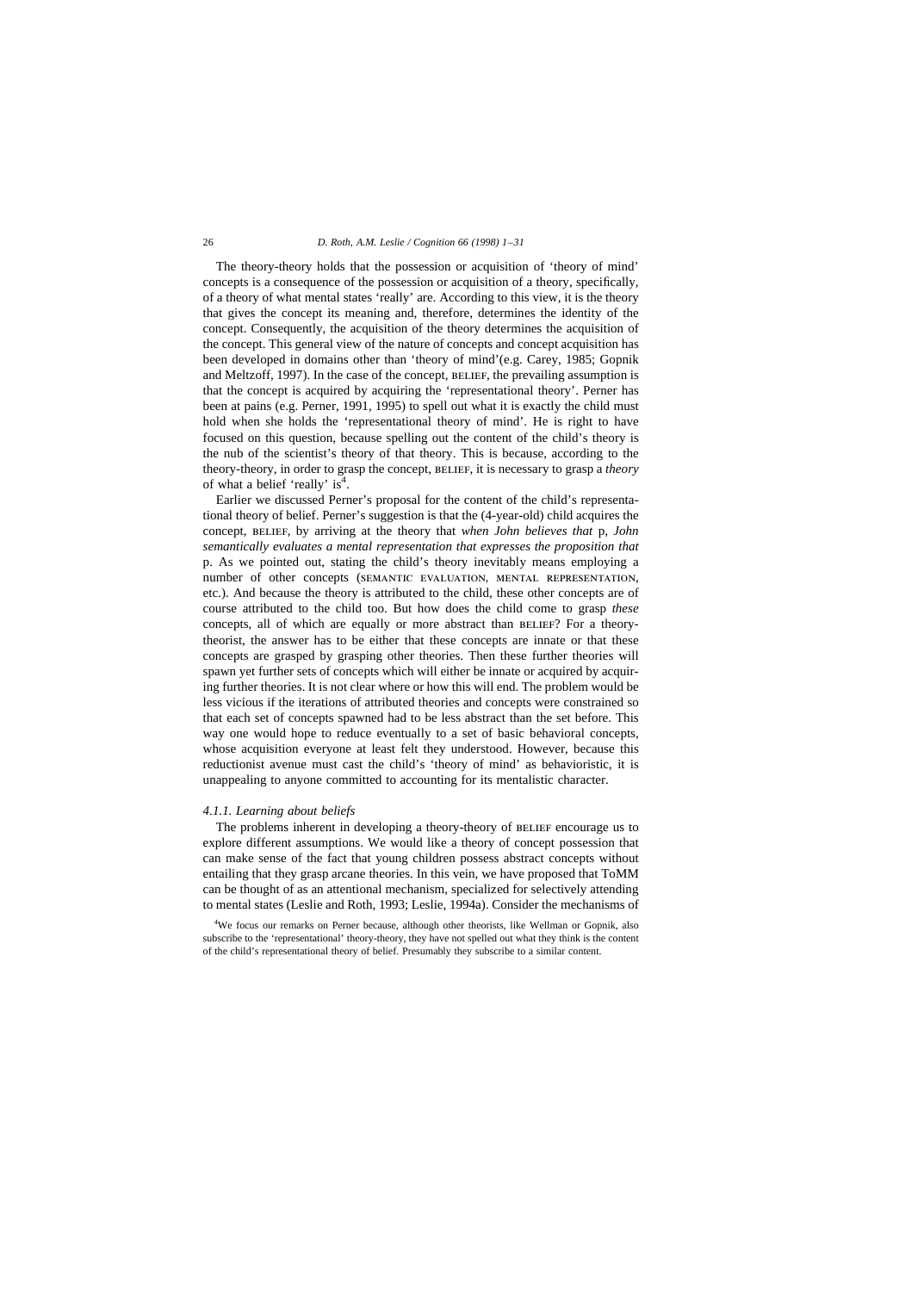color vision: don't these mechanisms allow children to attend to instances of *red* without children having to employ a theory of *what color is*? Is it possible that there might exist mechanisms which allow even abstract properties to be attended to without employing theories of what these properties 'really' are? We suggest there are. Specifically, ToMM allows children to recognize pretense in others without children employing a theory of *what pretending is*. Leslie and Happé (1989) suggested one way in which this might happen. They speculated that ToMM targets the PRETEND concept to the characteristic demeanor of someone who is pretend playing: the exaggerated gestures and intonation, the 'sound effects', the 'knowing' looks and smiles, and so forth, that have been noted by observers of pretense (e.g. Piaget, 1962; Bateson, 1972; Huttenlocher and Higgins, 1978; Leslie, 1987). Although these signals cannot constitute the meaning of the concept, pretend, which ToMM employs, watching an agent make such a display may trigger ToMM to hypothesize that the agent is pretending and to infer a content for the pretense. Given the intentionally communicative nature of such signals on the part of the pretender, targeting pretend M-representations in this way may have a high degree of success. Asking about target signals for a concept can be aligned with information-based approaches to concepts (e.g. Fodor, 1997; Margolis, in press).

The emergence of the M-representation solves a critical but limited problem. It allows the young brain to *attend* to the mental states of agents despite the fact that such states cannot be seen, heard, felt, or otherwise sensed. Leslie (1994a) described this as 'the fundamental problem of theory of mind' because being able to attend to mental states is a prerequisite for learning about those states. ToMM solves this problem using the M-representation: ToMM attends to agents' behavior and tries to infer the mental state from which the behavior issues and which gives the behavior its meaning. To avoid misunderstanding: though we claim ToMM allows the child to attend to (some) mental states, we are *not* thereby claiming that ToMM has or uses the concept, MENTAL STATE, to do this. Belief-metarepresentations give the child a critical but limited power – they allow the child to attend to beliefs and therefore to *learn* about them. Though ToMM introduces concepts like PRETEND and BELIEVE, ToMM does not have, or at any rate does not need, any particular knowledge about pretending or believing. Specifically, the child does not need to possess or develop a theory of *what a belief really is* in order to recognize belief in others. But, with the ability to attend to pretending or to believing, knowledge about these states can be acquired, by ToMM or by other systems.

The well-known developmental pattern of error on false-belief tasks reflects, we suggest, a general characteristic of the immature cognitive system. The error is to fail to inhibit a default and normally correct assumption, in this case, that the content of a belief is true. This error then makes it difficult for the young child to attend to false beliefs. This in turn makes it difficult for the child to learn things about false beliefs. However, in *some* circumstances, even the young child can succeed in attending to a belief-with-a-false-content. This limited but critical ability leaves open the door to learning. With maturation, learning, and practice the child becomes more able to inhibit the 'truth assumption'. Eventually, attention will readily target false beliefs; the false belief in a scenario will 'pop out'. With conceptual pop-out,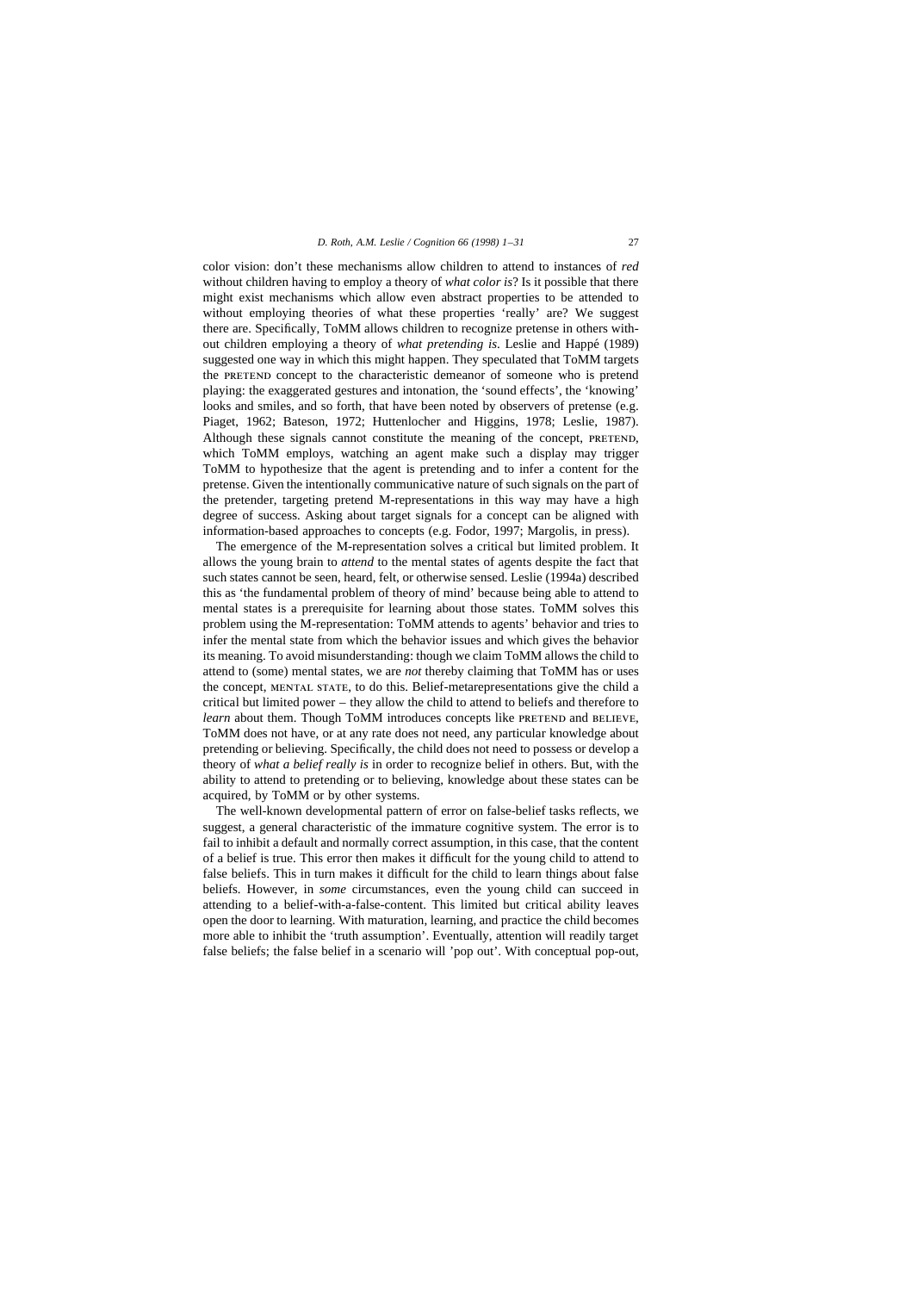the child can rapidly learn about beliefs, e.g. that beliefs tend to be false under systematic circumstances, that surprise occurs when a false belief is relieved, that false beliefs can be induced in opponents to useful effect, how to do the latter and get away with it, and so on. By contrast, in autistic disorder, an impaired ToMM means that it will remain hard to attend to and therefore to learn things about belief and other mental states, impairing the autistic child's social skills.

Any theory of the possession and acquisition of abstract concepts faces great difficulties. But our account seems simple in comparison with 'theory-theory' alternatives. We do not expect a young child to discover a theory of what beliefs 'really' are in order to recognize a false belief. Instead, the brain includes a mechanism which bestows a specific conceptual competence, namely, the concept, BELIEF, plus a set of processes that leverage this initial competence. Together, these resources allow the child to accumulate knowledge about beliefs.

#### **Acknowledgements**

We are grateful to Pam Polizzi, Tim German, Stephen Stich and Jerry Fodor for helpful discussions and comments on earlier drafts and to two anonymous reviewers. We thank Laila Thaiss for help in collecting parts of the data in experiment 1. We also thank Christchurch School, Dorset, England, Sybil Elgar School and Whitefields School, London, and Tel Aviv nursery schools for their help.

#### **References**

- Astington, J., Harris, P., Olson, D., 1988. Developing Theories of Mind. Cambridge University Press, Cambridge.
- Baron-Cohen, S., 1990. Autism: a specific cognitive disorder of 'mind-blindness'. International Review of Psychiatry 2, 79–88.
- Baron-Cohen, S. (1995). Mindblindness: An Essay on Autism and Theory of Mind. MIT Press, Cambridge, MA.
- Baron-Cohen, S., Leslie, A.M., Frith, U., 1985. Does the autistic child have a 'theory of mind'? Cognition 21, 37–46.
- Baron-Cohen, S., Tager-Flusberg, H., Cohen, D., 1993. Understanding Other Minds: Perspectives From Autism. Oxford University Press, Oxford.
- Bateson, G., 1972. A theory of play and fantasy. In: Bateson, G. (Ed.), Steps to an Ecology of Mind. Chandler, Aylesbury, pp. 177–193.
- Butterworth, G., 1993. Towards an ecology of mind. Commentary. Behavioral and Brain Sciences, 16, 31–32.
- Butterworth, G., Harris, P.L., Leslie, A.M., Wellman, H.M., 1991. Perspectives on the Child's Theory of Mind. Oxford University Press, Oxford.
- Carey, S., 1985. Conceptual Change in Childhood. MIT Press, Cambridge, MA.
- Chandler, M., Boyes, M., 1982. Social-cognitive development. In: Wolman, B.B. (Ed.), Handbook of Developmental Psychology. Prentice-Hall, Englewood-Cliffs, NJ, pp. 387–402.
- Charman, T., Baron-Cohen, S., 1992. Understanding drawings and beliefs: a further test of the metarepresentation theory of autism (Research Note). Journal of Child Psychology and Psychiatry 33, 1105–1112.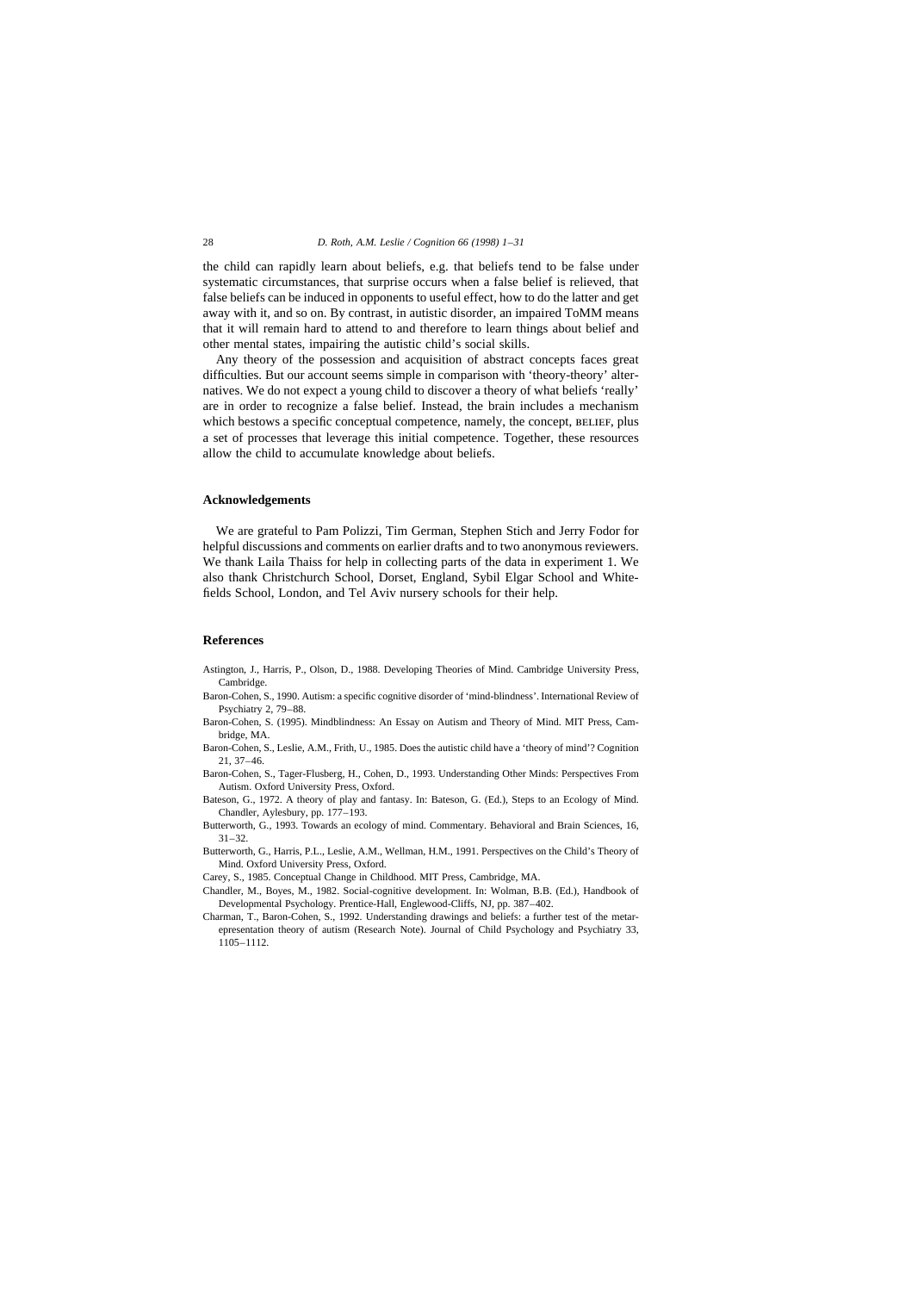- Charman, T., Baron-Cohen, S., 1995. Understanding photos, models, and beliefs: a test of the modularity thesis of theory of mind. Cognitive Development 10, 287–298.
- Chomsky, N.A., 1965. Aspects of the Theory of Syntax. MIT Press, Cambridge, MA.
- Diamond, A. 1988. Differences between adult and infant cognition: is the crucial variable presence or absence of language? In: Weiskrantz, L. (Ed.), Thought Without Language. Oxford Science Publications, Oxford, pp. 335–370.
- Flavell, J.H., 1988. The development of children's knowledge about the mind: from cognitive connections to mental representations. In: Astington, J.W., Harris, P.L., Olson, D.R. (Eds.), Developing Theories of Mind. Cambridge University Press, New York, pp. 244–267.
- Fodor, J.A., 1976. The Language of Thought. Harvester Press, Hassocks, Sussex.
- Fodor, J.A., 1981. Propositional attitudes. In: Fodor, J.A. (Ed.), Representations: Philosophical Essays on the Foundations of Cognitive Science. Harvester Press, Brighton, pp. 177–203.
- Fodor, J.A., 1992. A theory of the child's theory of mind. Cognition 44, 283–296.
- Fodor, J.A., 1997. Concepts: Where Cognitive Science Went Wrong. Oxford University Press, Oxford.
- Freeman, N.H., Lacohée, H., 1995. Making explicit 3-year-olds' implicit competence with their own false beliefs. Cognition 56, 31–60.
- Frith, U., 1989. Autism: Explaining the Enigma. Blackwell, Oxford.
- Frith, U., Morton, J., Leslie, A.M., 1991. The cognitive basis of a biological disorder: autism. Trends in Neurosciences 14, 433–438.
- Gopnik, A., 1993. How we know our minds: the illusion of first-person knowledge of intentionality. Behavioral and Brain Sciences 16, 1–14.
- Gopnik, A., Meltzoff, A.N., 1997. Words, thoughts, and theories. MIT Press, Cambridge, MA.
- Gopnik, A., Wellman, H.M., 1995. Why the child's theory of mind really is a theory. In: Davies, M., Stone, T. (Eds.), Folk Psychology: The Theory of Mind Debate. Blackwell, Oxford, pp. 232–258.
- Happé, F.G., 1994. An advanced test of theory of mind: understanding of story characters' thoughts and feelings by able autistic, mentally handicapped, and normal children and adults. Journal of Autism and Developmental Disorders 24, 129–154.
- Happe´, F.G., 1995. Autism: an introduction to psychological theory. Harvard University Press, Cambridge, MA.
- Hogrefe, G.J., Wimmer, H., Perner, J., 1986. Ignorance versus false belief: a developmental lag in attribution of epistemic states. Child Development 57, 567–582.
- Huttenlocher, J., Higgins, E.T., 1978. Issues in the study of symbolic development. In: Collins, W. (Ed.), Minnesota Symposia on Child Psychology, Vol. 11. Erlbaum, Hillsdale, NJ, pp. 98–140.
- Julesz, B., 1991. Early vision and focal attention. Reviews of Modern Physics 63, 735–772.
- Julesz, B., 1994. Dialogues on Perception. MIT Press, Cambridge, MA.
- Leekam, S., Perner, J., 1991. Does the autistic child have a 'metarepresentational' deficit?. Cognition 40, 203–218.
- Leslie, A.M., 1987. Pretense and representation: the origins of 'theory of mind'. Psychological Review 94, 412–426.
- Leslie, A.M., 1988a. Some implications of pretense for mechanisms underlying the child's theory of mind. In: Astington, J., Harris, P., Olson, D. (Eds.), Developing Theories of Mind. Cambridge University Press, Cambridge, pp. 19–46.
- Leslie, A.M., 1988b. The necessity of illusion: perception and thought in infancy. In: Weiskrantz, L. (Ed.), Thought Without Language. Clarendon Press/Oxford University Press, Oxford, pp. 185–210.
- Leslie, A.M., 1991. The theory of mind impairment in autism: evidence for a modular mechanism of development? In: Whiten, A. (Ed.), Natural Theories of Mind: Evolution, Development and Simulation of Everyday Mindreading. Blackwell, Oxford, pp. 63–78.
- Leslie, A.M., 1992. Autism and the 'Theory of Mind' module. Current Directions in Psychological Science 1, 18–21.
- Leslie, A.M., 1994a. Pretending and believing: issues in the theory of ToMM. Cognition 50, 211–238. Reprinted in: Mehler, J., Franck, S. (Eds.), Cognition on Cognition, 1995. MIT Press, Cambridge, MA, pp. 193–220.
- Leslie, A.M., 1994b. ToMM, ToBy, and Agency: Core architecture and domain specificity. In: Hirschfeld,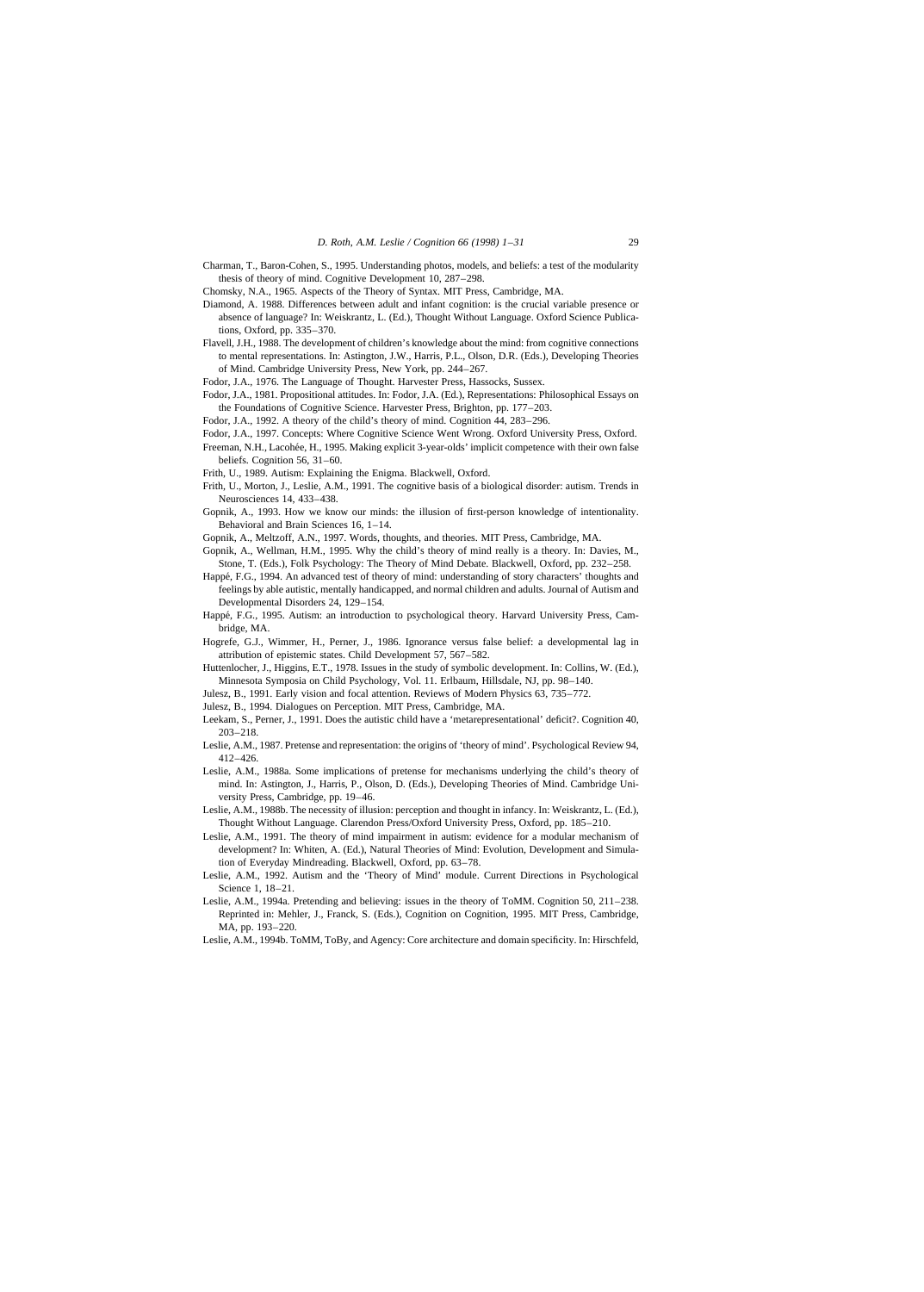L., Gelman, S. (Eds.), Mapping the Mind: Domain Specificity in Cognition and Culture. Cambridge University Press, New York, pp. 119–148.

- Leslie, A.M., Frith, U., 1988. Autistic children's understanding of seeing, knowing and believing. British Journal of Developmental Psychology 6, 315–324.
- Leslie, A.M., Frith, U., 1990. Prospects for a cognitive neuropsychology of autism: Hobson's choice. Psychological Review 97, 122–131.
- Leslie, A.M., German, T.P., 1995. Knowledge and ability in 'theory of mind': one-eyed overview of a debate. In: Davies, M., Stone, T. (Eds.), Mental Simulation: Philosophical and Psychological Essays. Blackwell, Oxford, pp. 123–150.
- Leslie, A.M., German, T.P., Happé, F.G., 1993. Even a theory-theory needs information processing: ToMM, an alternative theory-theory of the child's theory of mind. Commentary. Behavioral and Brain Sciences 16, 56–57.
- Leslie, A.M., Happé, F., 1989. Autism and ostensive communication: the relevance of metarepresentation. Development and Psychopathology 1, 205–212.
- Leslie, A.M., Polizzi, P., in press. Inhibitory processes in the false belief task: two conjectures. Developmental Science.
- Leslie, A.M., Roth, D., 1993. What autism teaches us about metarepresentation. In: Baron-Cohen, S., Tager-Flusberg, H. Cohen, D. (Eds.), Understanding Other Minds: Perspectives from Autism, Oxford University Press, Oxford, pp. 83–111.
- Leslie, A.M., Thaiss, L., 1992. Domain specificity in conceptual development: neuropsychological evidence from autism. Cognition 43, 225–251.
- Margolis, E., in press. How to acquire a concept. Mind and Language.
- Mitchell, P., Lacohée, H., 1991. Children's early understanding of false belief. Cognition 39, 107–127.
- Perner, J., 1988. Developing semantics for theories of mind: from propositional attitudes to mental representation. In: Astington, J., Harris, P.L., Olson, D. (Eds.), Developing Theories of Mind. Cambridge University Press, Cambridge, pp. 141–172.
- Perner, J., 1989. Is 'thinking' belief? Reply to Wellman and Bartsch. Cognition 33, 315–319.
- Perner, J., 1991. Understanding the Representational Mind. MIT Press, Cambridge, MA.
- Perner, J., 1995. The many faces of belief: reflections on Fodor's and the child's theory of mind. Cognition 57, 241–269.
- Perner, J., Baker, S., Hutton, D., 1994. Prelief: the conceptual origins of belief and pretense. In: Lewis, C., Mitchell, P. (Eds.), Children's Early Understanding of Mind: Origins and Development. Lawrence Erlbaum, Hillsdale, NJ.
- Piaget, J., 1962. Play, Dreams and Imitation in Childhood. Routledge and Kegan Paul, London.
- Pinker, S., 1994. The Language Instinct: How the Mind Creates Language. Morrow, New York.
- Pratt, C., Bryant, P., 1990. Young children understand that looking leads to knowing (so long as they are looking into a single barrel). Child Development 61, 973–982.
- Roth, D., 1993. Beliefs about false beliefs: understanding mental states in normal and abnormal development. Ph.D. Thesis, Tel Aviv University.
- Roth, D., Leslie, A.M., 1991. The recognition of attitude conveyed by utterance: a study of preschool and autistic children. British Journal of Developmental Psychology 9, 315–330. Reprinted in: Butterworth, G.E., Harris, P.L., Leslie, A.M. Wellman, H.M. (Eds.), Perspectives on the Child's Theory of Mind. Oxford University Press, Oxford, pp. 315–330.
- Russell, J., Mauthner, N., Sharpe, S., Tidswell, T., 1991. The 'windows task' as a measure of strategic deception in preschoolers and autistic subjects. British Journal of Developmental Psychology 9, 331– 349. Reprinted in: Butterworth, G.E., Harris, P.L., Leslie, A.M., Wellman, H.M. (Eds.), Perspectives on the Child's Theory of Mind. Oxford University Press, Oxford, pp. 331–349.
- Saltmarsh, R., Mitchell, P., Robinson, E., 1995. Realism and children's early grasp of mental representation: belief-based judgements in the state change task. Cognition 57, 297–325.
- Sullivan, K., Winner, E., 1991. When 3-year-olds understand ignorance, false belief and representational change. British Journal of Developmental Psychology 9, 159–172. Reprinted in: Butterworth, G.E., Harris, P.L., Leslie, A.M., Wellman, H.M. (Eds.), Perspectives on the Child's Theory of Mind. Oxford University Press, Oxford, pp. 331–349.